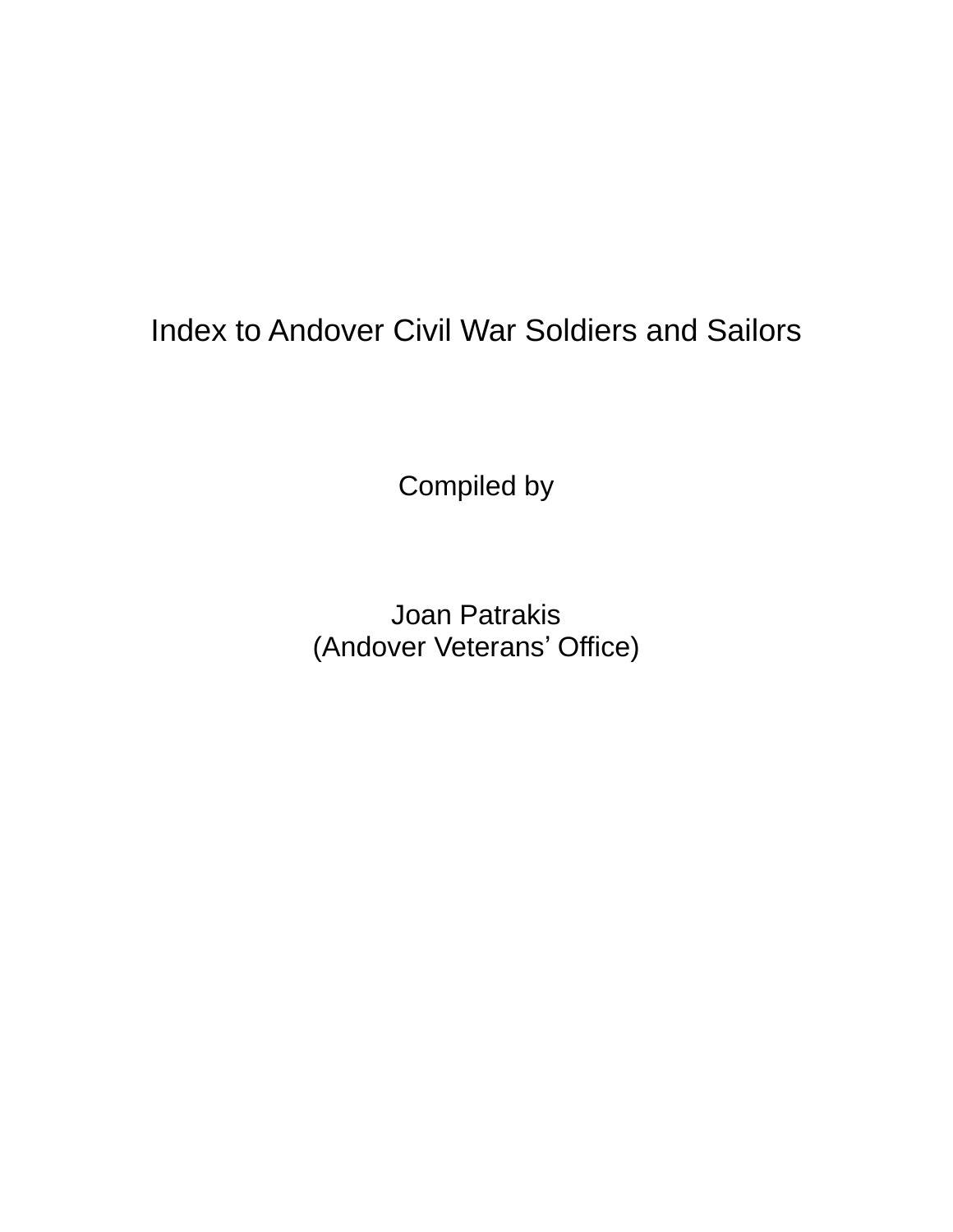## Introduction to CW Index

### Summary of Andover Soldiers and Sailors in the Civil War

The Andover Company, consisting of hometown men, was formed within hours of receiving the news of war. This group was chartered by the governor as the Andover Light Infantry. In July of 1861 the unit was mustered into the  $14<sup>th</sup>$  Massachusetts Infantry as Company H. This regiment was later designated as the 1<sup>st</sup> Massachusetts Heavy Artillery.

Many Andover boys enlisted with other regiments; sometimes enlisting to the credit of other towns or states.

Unofficially, 716 men represented the town of Andover throughout the war although not all of them were residents. Quotas were often filled by volunteers from other cities or states. Andover, for example, received credit for 46 naval recruits, 15 hospital stewards and 12 Southern representative recruits assigned to the U.S. Colored Troops.

Spotsylvania took the deadliest toll on Andover volunteers, claiming 13 men from Company H. Many other fields claimed the lives of residents serving in other companies or regiments.

Statistics show 92 men gave their lives to the cause. Twenty (20) were killed in combat. Fifty-three (53) men died of disease, including sixteen (16) who were detained in prison camps.

#### Civil War Index

The Civil War Index provides an alphabetical listing of the 716 men who represented Andover in the war. The Index lists the name, regiment, date of death (DOD) and the cemetery (when known) where each man is laid to rest. In some cases when the cemetery is unknown, the town or city where he died is listed.

#### Key to Symbols

The following symbols are found in the Date of Death (DOD) column. The code is located at the bottom of each page.

 $\land$  indicates Disease  $+$  indicates POW (Prisoner of War)  $\#$  indicates Killed in Action  $*$  indicates Accident ## indicates Mortally Wounded (wr.) indicates a GAR wreath marker, there is no grave

**\_\_\_\_\_\_\_\_\_\_\_\_\_\_\_\_\_\_\_\_\_\_\_\_\_\_\_\_\_\_\_\_\_\_\_\_\_\_\_\_\_\_\_\_\_\_\_\_\_\_\_\_\_\_\_\_\_\_\_\_\_\_\_\_\_\_\_\_\_\_\_\_\_\_\_\_\_\_\_\_\_\_\_\_\_\_\_\_\_\_\_\_\_\_**

Andover cemeteries are listed as:

South (South Church) West Parish (West Parish Church) St. Augustine (St. Augustine Church) Christ Church (Christ Church) Chapel (Chapel at Phillips Academy) Spring Grove (Spring Grove Cemetery)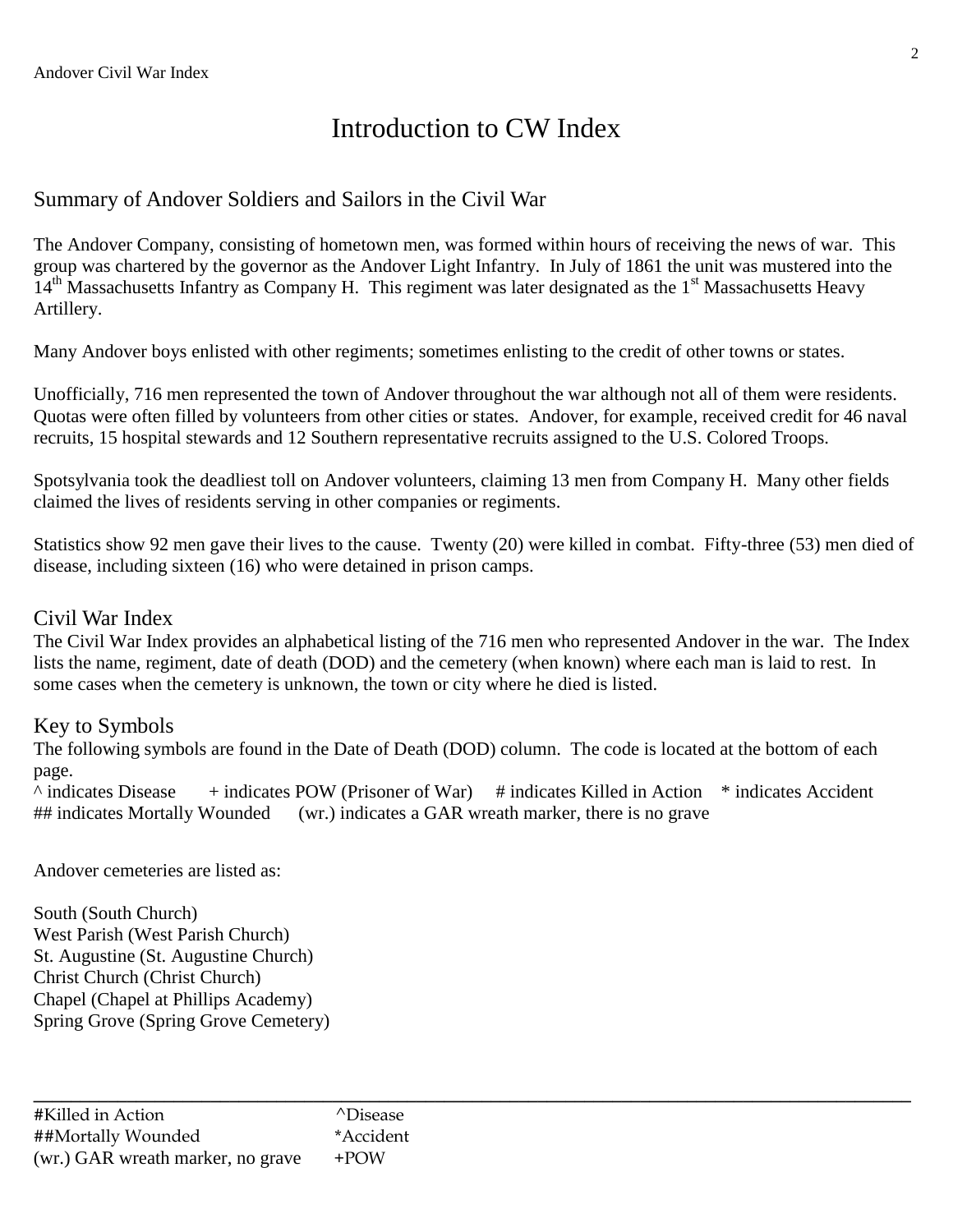### Andover Civil War Index

| Name                    | Regiment                                  | <b>DOD</b>                | Cemetery            |
|-------------------------|-------------------------------------------|---------------------------|---------------------|
| ABBOTT, ALBERT C.       | Co. B, 36th Regt. Mass. Inf.              | 12-26-1872                | South               |
| ABBOTT, ALSON B.        | Co. C., 5th Regt. Mass. Inf.              | (?)                       | (?)                 |
| ABBOTT, CHARLES B.      | Co. F, 3 <sup>rd</sup> Regt Mass. Cavalry | 5/30/1891                 | bur. Malden MA      |
| ABBOTT, CHARLES E.      | Co. K, 4th Regt. Mass. H.A.               | 2-3-1888                  | d. Dublin NH        |
| ABBOTT, DAVID A.        | Co. I, 4 <sup>th</sup> Regt. Mass. H.A.   | 4-17-1919                 | West Parish         |
| ABBOTT, EDWARD P.       | Co. H, 1st Regt. Mass. H.A.               | 4-28-1902                 | South               |
| ABBOTT, FRANK F.        | Co. K., 3d Regt. Mass. Cavalry            | 10-24-1904                | d. No. Adams MA     |
| ABBOTT, GEORGE B.       | Co. G, 27th Regt. Mass. Inf.              | $6 - 13 - 1920$           | d. Saginaw MI       |
| ABBOTT, LEWIS F. F.     | Co. B, 1st Regt. Mass. H.A.               | 10-24-1904                | d. No. Andover MA   |
| ABBOTT, LEWIS G.        | Co. B, 36th Regt. Mass. Inf.              | 11-10-1872                | South               |
| ABBOTT, MOSES B.        | Band, 18th Regt. Mass. Inf.               | 12-30-1891                | West Parish         |
| ABBOTT, NOAH B.         | Co. H, 1st Regt. Mass. H.A.               | 9-29-1910                 | <b>Spring Grove</b> |
| ABBOTT, WESLEY          | 1st Co. Mass. Sharpshooters               | (?)                       | (?)                 |
| ABBOTT, WILLIAM         | US Navy, Onward                           | (?)                       | (?)                 |
| ABBOTT, WILLIAM A.      | <b>US Navy</b>                            | $5-30-1898+$              | South               |
| ABBOTT, WILLIAM F.      | Co. G, 37th Regt. Mass. Vols.             | 11-27-1914                | South               |
| ADAMS, JOHN R.          | Chaplain, 121st NY; 5th ME                | 4-25-1866                 | Chapel              |
| AIKEN, SAMUEL           | Co. H, 1st Regt. Mass. H.A.               | 5-19-1864#                | South (wreath)      |
| ALBEE, FREELAND N.      | Co. H., 1st Regt. Mass. H.A.              | (?)                       | (?)                 |
| ALDERSON, JAMES         | Co. C, 4th Regt. Mass. H.A.               | (?)                       | (?)                 |
| ALLEN, TIMOTHY FLETCHER | Co. H, 1st Regt. Mass. H.A.               | (?)                       | (?)                 |
| ALLEN, WALTER B.        | Co. G, 44th Regt. Mass. Inf.              | 10-31-1891                | <b>Spring Grove</b> |
| AMBROOK, CHARLES        | Hospital Steward, U.S. Army               | (?)                       | (?)                 |
| ANDERSON, JAMES I.      | Co. H, 1st Regt. Mass. H.A.               | 3-17-1922                 | d. Col. Spgs. CO    |
| ARMSTRONG, THOMAS       | Co. H., 20th Regt. Mass. Inf.             | (?)                       | (?)                 |
| ASHWORTH, JAMES         | Co. H., 1st Regt. Mass. H.A.              | 3-7-1909                  | <b>Spring Grove</b> |
| AURICK, JOSEPH          | <b>US Navy</b>                            | (?)                       | (?)                 |
| AUSTIN, LEMAN           | Co. C, 9th Maine Infantry                 | 7-14-1903                 | <b>Spring Grove</b> |
| BAGLEY, THOMAS A.       | Co. B., 1st Regt. Mass. H.A.              | $8-28-1864$ <sup>^+</sup> | South (wreath)      |
| BAILEY, CHARLES W.      | Co. I., 4th Regt. Mass. H.A.              | (?)                       | (?)                 |
| BAILEY, GEORGE A.       | Co. A., 26th Regt. Mass. Inf.             | 9-19-1864#                | West Parish (wr.)   |
| BAILEY, HENRY H.        | Co. H., 1st Regt. Mass. H.A.              | (?)                       | (?)                 |
| BAILEY, JAMES H.        | Co. B., 1st Regt. Mass. H.A.              | 9-14-1861*                | bur. Washington DC  |
| BAILEY, JOSHUA H.       | Co. G, 6th Regt. Mass. Vols.              | 9-30-1887                 | West Parish         |
| BAILEY, THOMAS R.       | Co. H., 1st Regt. Mass. H.A.              | (?)                       | (?)                 |
| <b>BALCH, GEORGE</b>    | U.S. Navy                                 | (?)                       | (?)                 |
| <b>BANKER, MELVIN</b>   | Co. E., 26th Regt. Mass. Inf.             | (?)                       | (?)                 |
| BARKER, SAMUEL S.       | Co. B., 5th Regt. Mass. Inf.              | (?)                       | (?)                 |
| <b>BARKER, STEPHEN</b>  | Chaplain, 1st Regt. Mass. H.A.            | (?)                       | (?)                 |
| BARKER, WILLIAM         | Co. K., 6th Regt. Mass. Inf.              | (?)                       | (?)                 |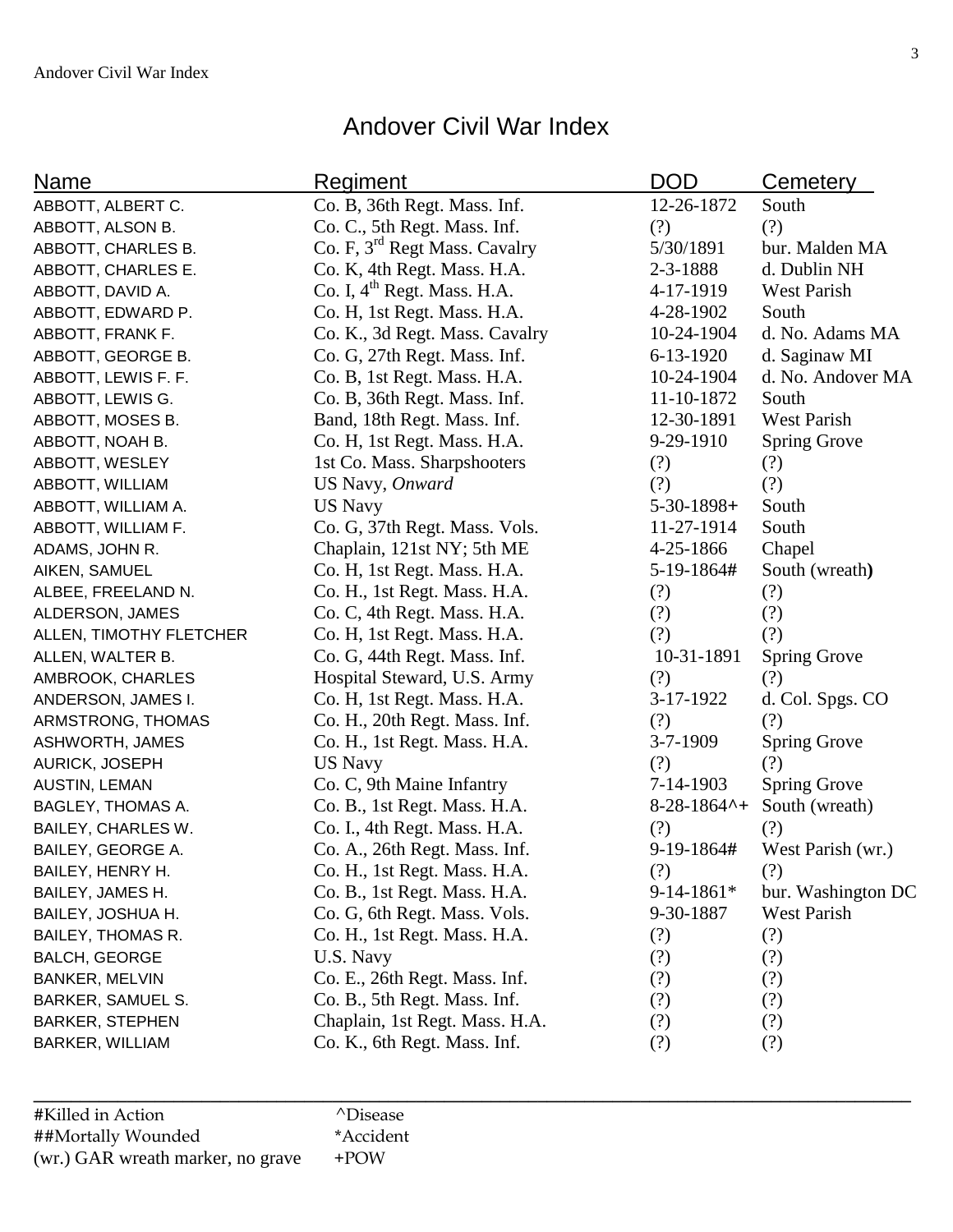| Name                     | <u>Regiment</u>                                                                   | DOD                     | Cemetery            |
|--------------------------|-----------------------------------------------------------------------------------|-------------------------|---------------------|
| BARNARD, CHARLES P.      | Co. H., 1st Regt. Mass. H.A.                                                      | 12-2-1864+^ West Parish |                     |
| BARNARD, GEORGE N.       | Co. H., 1st Regt. Mass. H.A.                                                      | 2-15-1905               | West Parish         |
| BARNARD, HENRY F.        | Co. K., 6th Regt. Mass. Inf.                                                      | (?)                     | (?)                 |
| BARROWS, WILLIAM E.      | Hosp. Steward, 19th Regt. Mass. Inf.                                              | (?)                     | (?)                 |
| <b>BATTON, WILLIAM</b>   | Co. K, 2d Regt. Mass. Cavalry                                                     | (?)                     | (?)                 |
| <b>BEAL, WILLIAM</b>     | Co. H., 1st Regt. Mass. H.A.                                                      | 1-14-1883               | d. Boston           |
| BEAN, JONATHAN M.        | Co. I, 1st New Hampshire Cavalry                                                  | $4 - 22 - 1900$         | <b>Spring Grove</b> |
| BECKER, CHARLES          | Unassigned, 30th Regt. Mass. Inf.                                                 | (?)                     | (?)                 |
| BELANGER, WILLIAM F.     | Co. K, 6th Regt. Mass. Inf.                                                       | (?)                     | (?)                 |
| <b>BELL, CHARLES H.</b>  | Co. H, 1st Regt. Mass. H.A.                                                       | 6-11-1897               | West Parish         |
| BELL, CHARLES U.         | Co. C, 42 <sup>nd</sup> Regt. Mass. Infantry                                      | 11/11/1922              | <b>West Parish</b>  |
| <b>BELL, JOSEPH</b>      | Co. H, 1st Regt. Mass. H.A.                                                       | $9 - 2 - 1865$          | d. Lawrence MA      |
| <b>BELL, ROBERT</b>      | Co. H, 1st Regt. Mass. H.A.                                                       | 12-11-1907              | Christ Church       |
| BENTLEY, NOAH            | 1st Co. Mass. Sharpshooters                                                       | (?)                     | (?)                 |
| BERRY, ALBERT            | Co. B, 11th Regt. Mass. Inf.                                                      | 6-10-1898               | d. Everett MA       |
| BERRY, ALONZO P.         | Co. H, 1st Regt. Mass. H.A.                                                       | 8-1-1880                | South               |
| BERRY, DANIEL            | Co. H, 1 <sup>st</sup> Regt. Mass. H.A.                                           | (?)                     | (?)                 |
| BERRY, ISRAEL A.         | 2d Co. Mass. Sharpshooters                                                        | 4-22-1865##             | South               |
| BERRY, JACOB WARREN      | Co. K, 8th Regt. Mass. Inf.                                                       | 5-11-1913               | <b>Spring Grove</b> |
| BINGHAM, SAMUEL R.       | Co. K, 46th Regt. Mass. Inf.                                                      | 11-18-1870              | South               |
| <b>BIRD, MINOR</b>       | 70th Regt. U.S. Colored Inf.                                                      | (?)                     | (?)                 |
| BLACK, JAMES B.          | Co. B, 30th Regt. Mass. Inf.                                                      | $8-30-1864$             | d. Fort. Monroe VA  |
| BLACK, THOMAS D.         | Co. B, 61st Regt. Mass. Inf.                                                      | 12-17-1893              | bur. Wakefield MA   |
| <b>BLAKE, JOHN</b>       | Co. A, 26th Regt. Mass. Inf.                                                      | (?)                     | (?)                 |
| BLUNT, JOSHUA MILTON     | Co. B, 11th Regt. Mass. Inf.                                                      | 12-30-1892              | South               |
| BLUNT, SAMUEL W.         | Co. H, 1st Regt. Mass. H.A.                                                       | 8-22-1888               | Christ Church       |
|                          | {Listed on Record of Massachusetts Volunteers as "Blood." (See Raymond, p. 149.)} |                         |                     |
| BODWELL, WILLARD G.      | Co. H, 1st Regt. Mass. H.A.                                                       | $3 - 24 - 1864$         | Stansted, Can. E.   |
| BOHONNON, ALBERT L.      | Co. H, 1st Regt. Mass. H.A.                                                       | (?)                     | (?)                 |
| BOLTON, WILLIAM A.       | Co. H, 11th Regt. Mass. Inf.                                                      | 1-30-1863               | Long Island NY      |
| BOND, JOHN               | Co. K, 6th Regt. Mass. Inf.                                                       | (?)                     | (?)                 |
| <b>BOSTON, PETER</b>     | 3d U.S. Colored Cavalry                                                           | 11-26-1864              | d. Vicksburg MS     |
| BOWEN, ALBERT L.         | Mus., Co. K, 45th Regt. Mass. Inf.                                                | (?)                     | (?)                 |
| BOYCE, THOMAS            | Unassigned, 22d Regt. Mass. Inf.                                                  | (?)                     | (?)                 |
| <b>BOYD, PATRICK</b>     | Unassigned, 22d Regt. Mass. Inf.                                                  | (?)                     | (?)                 |
| BOYDEN, JAMES            | Unassigned, 22d Regt. Mass. Inf.                                                  | (?)                     | (?)                 |
| BOYLE, JOHN              | Unassigned, 22d Regt. Mass. Inf.                                                  | (?)                     | (?)                 |
| BRADLEY, CHARLES W.      | Co. I, 4th Regt. Mass. Cavalry                                                    | (?)                     | (?)                 |
| <b>BRADLEY, LEVERETT</b> | Co. B, 1st Regt. Mass. H. A.                                                      | 12-31-1902              | Christ Church       |
| BRADY, JAMES L.          | Co. I. 1st Regt. Mass. H.A.                                                       | $(?)+$                  | (?)                 |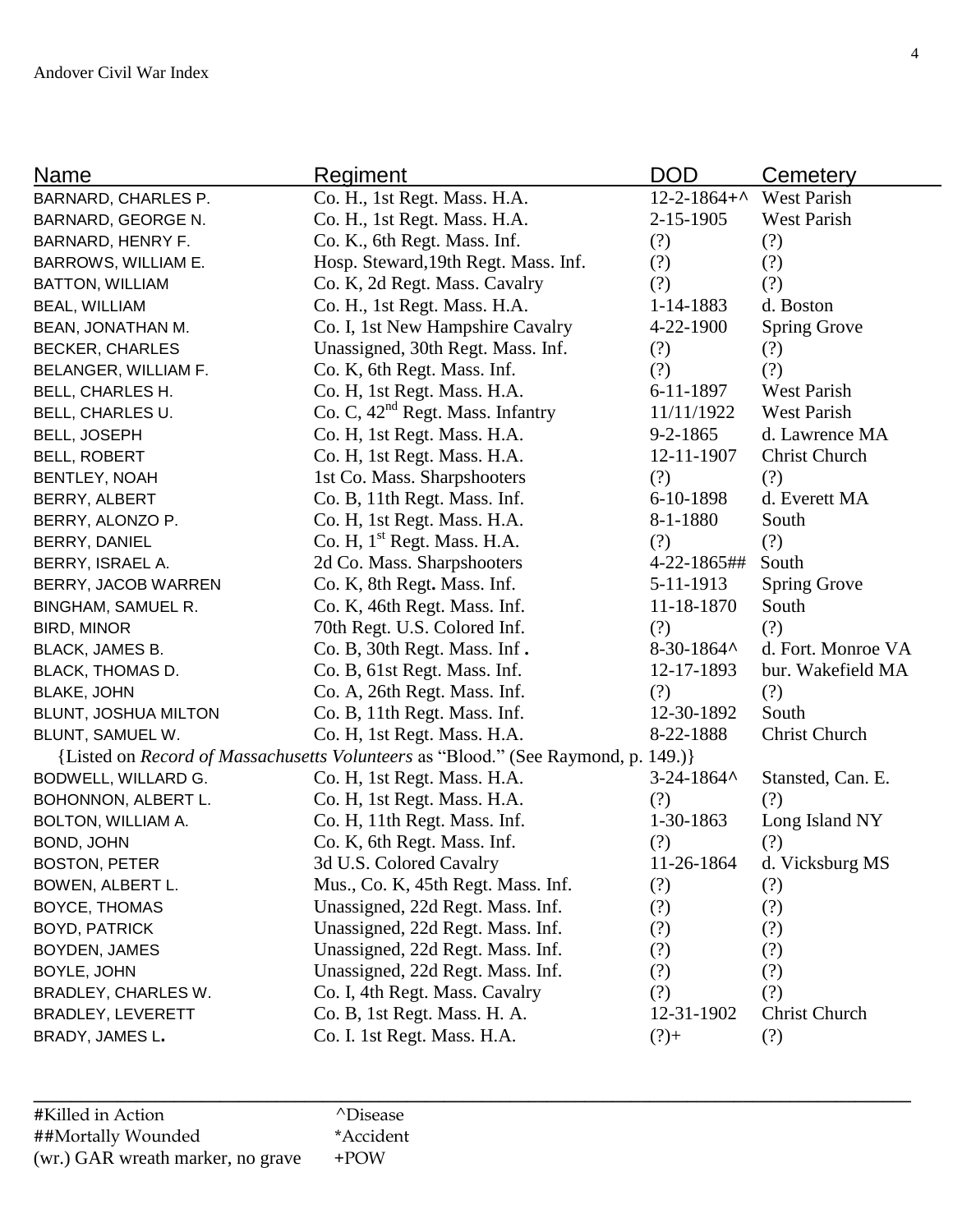| Name                    | Regiment                                | <b>DOD</b>        | Cemetery             |
|-------------------------|-----------------------------------------|-------------------|----------------------|
| <b>BROWN, CHARLES</b>   | 54th Regt; Co. I, 55th Regt Mass. Inf.  | (?)               | (?)                  |
| BROWN, GEORGE T.        | Co. H, 1st Regt. Mass. H.A.             | $4 - 28 - 1904 +$ | <b>Christ Church</b> |
| BROWN, LEROY S.         | Co. H, 1st Regt. Mass. H.A.             | 5-16-1909         | d. No. Reading MA    |
| BROWN, WESLEY           | Co. H, $51st$ U.S Colored Inf.          | (?)               | (?)                  |
| BRYANT, EPAPHRUS K.     | Co. H, 1st Regt. Mass. H.A.             | 7-3-1864##        | New Market NH        |
| <b>BUCHAN, GEORGE</b>   | Co. K, 6th Regt. Mass. Inf.             | $3-16-1909$       | West Parish          |
| <b>BUCKLEY, JAMES</b>   | Hospital Steward, U.S. Army             | (?)               | (?)                  |
| BUCKLEY, PHINEAS, Jr.   | Co. H, 1st Regt. Mass. H.A.             | 12-7-1910         | d. Quincy MA         |
| BUGUAY, GEORGE A.       | Co. G, 20th Regt. Mass. Inf.            | (?)               | (?)                  |
| <b>BURNHAM, ANSEL</b>   | 1 <sup>st</sup> Co. Mass. Sharpshooters | $11 - 24 - 1862$  | d. Washington DC     |
| BURNHAM, HENRY O.       | Co. H, 1st Regt. Mass. H.A.             | 3-21-1899         | d. Malden MA         |
| <b>BURR, CHARLES E.</b> | Co. B, 166 <sup>th</sup> Ohio Infantry  | $8 - 15 - 1864$   | South                |
| <b>BURRIS, STEPHEN</b>  | Co. H, 1st Regt. Mass. H.A.             | (?)               | (?)                  |
| <b>BURTON, JOSEPH</b>   | Co. H, 1st Regt. Mass. H.A.             | (?)               | (?)                  |
| BURTT, JOSEPH A.        | Co. H, 43d Regt. Mass. Inf.             | (?)               | (?)                  |
| BUSFIELD, JOHN, Jr.     | Co. K, 6th Regt. Mass. Inf.             | 4-21-1891         | Christ Church        |
| BUTLER, WILLIAM         | US Navy, Pittsburg                      | (?)               | (?)                  |
| <b>BUXTON, ELIJAH</b>   | Co. B, 1st Mass. Battln, H. A.          | 6-19-1893         | No. Reading MA       |
| CALLAHAN, ALBERT J.     | Co. B, 11th Regt. Mass. Inf.            | 3-31-1911         | South                |
| CALLAHAN, CHARLES H.    | Co. H, 20th Regt. Mass. Inf.            | $5-29-1862$ ^     | South                |
| CAMPBELL, COLIN         | Co. H, 1st Regt. Mass. H.A.             | (?)               | (?)                  |
| CARLTON, OSCAR F.       | Co. B, 29th Regt. Mass. Inf.            | (?)               | (?)                  |
| CARROLL, PATRICK        | <b>US Navy</b>                          | (?)               | St. Augustine        |
| CARRUTH, CHARLES H.     | Co. H, 1st Regt. Mass. Inf.             | 4-23-1873         | <b>West Parish</b>   |
| CARRUTH, ISAAC S.       | Co. H, 43d Regt. Mass. Inf.             | 10-27-1882        | <b>West Parish</b>   |
| CARRUTH, SUMNER         | Co. I, 35th Mass. Regt.                 | 3-10-1892         | West Parish          |
| CARTER, FREDERICK W.    | Co. F, 1st Battln. Mass. Front. Cav.    | (?)               | (?)                  |
| CARTER, WILLIAM S.      | Co. F, 6th Regt. Mass. Inf.             | (?)               | (?)                  |
| CASS, ISAAC N.          | Co. L, 3d Regt. Mass. Cavalry           | (?)               | (?)                  |
| CASSELS, FRANK          | <b>US Navy</b>                          | $8 - 1 - 1864*$   | Christ Church (wr.)  |
| CHALK, HENRY T.         | Co. I, 1st Regt. Mass. H.A.             | (?)               | (?)                  |
| CHANDLER, ALBERT B.     | 6th New York Cavalry                    | $5 - 11 - 1865$   | South (wreath)#241   |
| CHANDLER, GEORGE W.     | Co. H, 1st Regt. Mass. H.A.             | 4-24-1924         | South                |
| CHANDLER, HENRY F.      | Co. K, 59th Regt. Mass. Inf.            | 11-16-1906        | West Parish          |
| CHANDLER, JOSEPH, Jr.   | Co. A, 26th Regt. Mass. Inf.            | $3-10-1863$ ^     | West Parish          |
| CHAPIN, FRANK B.        | Co. H, 1st Regt. Mass. H.A.             | 1921              | d. Detroit MI        |
| CHAPIN, JOSIAH L.       | Co. B, 11th Regt. Mass. Inf.            | 7-10-1895         | d. Lewiston ME       |
| CHARNLEY, WILLIAM       | Co. C, 19th Wisc. Inf.                  | 12-4-1893         | Christ Church        |
| CHEEVER, BENJAMIN       | Co. H, 1st Regt. Mass. H.A.             | 3-27-1899         | South                |
| CHEEVER, SAMUEL         | Co. H, 1st Regt. Mass. H.A.             | $12 - 7 - 1907 +$ | South                |
| CHICK, EDWIN I.         | Co. K, $23^{rd}$ Regt Maine Inf.        | (?)               | <b>Christ Church</b> |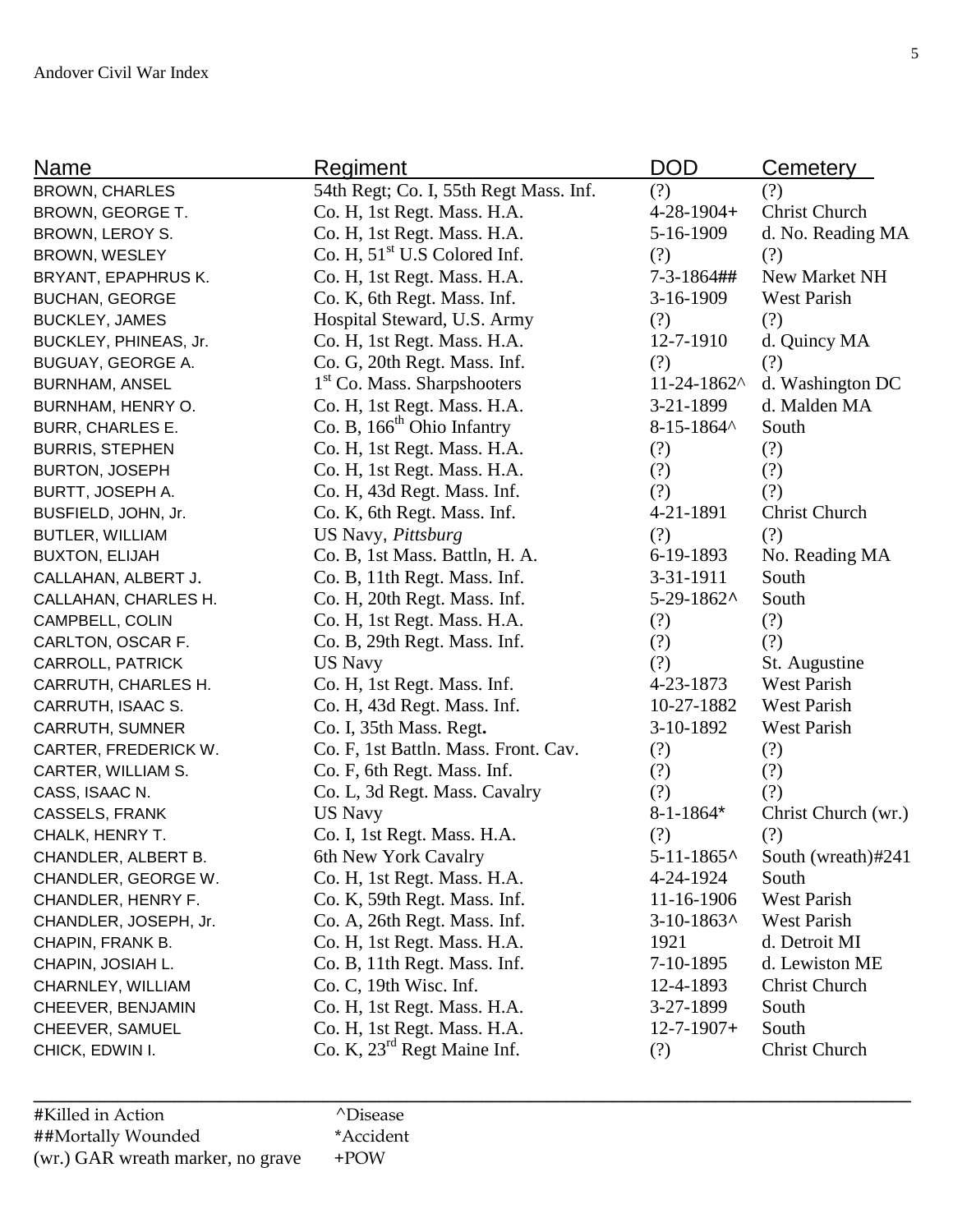| <b>Name</b>               | <b>Regiment</b>                          | <b>DOD</b>      | <b>Cemetery</b>     |
|---------------------------|------------------------------------------|-----------------|---------------------|
| CHRISTIAN, WILLIAM T.     | Co. B, 23d Regt. Mass. Inf.              | (?)             | (?)                 |
| CLARK, AARON S.           | Co. H, 1st Regt. Mass. H.A.              | 12-19-1898      | South               |
| CLARK, EDWIN L.           | Chaplain, 12th Regt. Mass. Inf.          | (?)             | (?)                 |
| CLARK, GEORGE B.          | Mus., Co. H, 1st Regt. Mass. H.A.        | 3-20-1912       | <b>Spring Grove</b> |
| CLARK, JESSE H.           | Co. G, 1st Battln. Mass. Front. Cav.     | 2-13-1932       | Groveland MA        |
| CLARK, JOHN               | Co. H, 1st Regt. Mass. H.A.              | 11-29-1906      | <b>Spring Grove</b> |
| CLARK, JOHN               | Unassigned, 22d Regt. Mass. Inf.         | (?)             | (?)                 |
| CLARKE, AMASA             | Co. G, 44th Regt. Mass. Inf.             | 10-26-1907      | d. Brookline MA     |
| CLARKSON, JOHN            | Unassigned, 22d Regt. Mass. Inf.         | (?)             | (?)                 |
| CLEARY, JAMES             | Co. K, 33 <sup>rd</sup> Regt. Mass. Inf. | $8-9-1865$      | d. Washington DC    |
| CLEMENT, CHARLES A.       | Co. C, 13th Regt. Mass. Inf.             | 9-30-1863##     | South               |
| CLEMENT, MOSES W.         | Co. H, 1st H.A./US Col'd Tr.             | 10-22-1885      | d. Napa CA          |
| CLEMONS, CHARLES E.       | Co. B, 19th Regt. Mass. Infantry         | $1 - 21 - 1886$ | <b>Spring Grove</b> |
| CLINTON, MALACHAI         | 14th Battery Mass. L.A.                  | $3-9-1900$      | St. Augustine       |
| CLOUGH, WILLIAM E.        | Co. B, 11th Regt. Mass. Inf.             | 1934            | South               |
| CLUKEY, HENRY L.          | Co. H, 140th NY Infantry                 | 11-17-1932      | <b>Spring Grove</b> |
| COCKLIN, JOHN             | Co. H, 1st Regt. Mass. H.A.              | (?)             | (?)                 |
| COGSWELL, THOMAS M.       | Co. G, 44th Regt. Mass. Inf.             | 2-25-1928       | Christ Church       |
| <b>COLANGE, ETIENNE</b>   | Co. K, 1st Regt. Mass. H.A.              | (?)             | (?)                 |
| COLE, JEFFERSON K.        | Co. K, 18 <sup>th</sup> Regt. Mass. Inf. | (?)             | (?)                 |
| COLLINS, JAMES            | Unassigned, 22d Regt. Mass. Inf.         | (?)             | (?)                 |
| <b>COLLINS, RICHARD</b>   | 29th Unattached Co. H.A.                 | (?)             | (?)                 |
| <b>COLLINS, THOMAS E.</b> | Co. B, 1st Regt. Mass. Inf.              | (?)             | (?)                 |
| <b>COLLINS, TIMOTHY</b>   | Co. B, 11th Regt. Mass. Inf.             | 9-11-1907       | d. Lawrence MA      |
| COMSTOCK, ALFRED          | Unassigned, 2d Regt. Mass. Inf.          | (?)             | (?)                 |
| CONDON, NICHOLAS          | Co. G, 17th Regt. Mass. Inf.             | (?)             | (?)                 |
| CONLEY, JEREMIAH          | Co. E, 11th Regt./Co. H, $1st$ H.A.      | (?)             | (?)                 |
| CONWAY, PATRICK           | US Volunteer Inf.                        | 6-21-1926       | St. Augustine       |
| COOMBS, JAMES             | Unassigned, 22d Regt. Mass. Inf.         | (?)             | (?)                 |
| COOPER, THOMAS H.         | Co. F, 6th Regt. Mass. Inf.              | 12-5-1862^      | d. New Orleans LA   |
| COSTELLO, JAMES           | Co. H, 1st Regt. Mass. H.A.              | (?)             | (?)                 |
| COULIE, JOHN D.           | Co. H, 1st Regt. Mass. H.A.              | (?)             | (?)                 |
| CRAIG, DAVID              | Mus., Co. E, 15th Regt. Mass. Inf.       | 7-14-1888       | South               |
| CRAIG, GEORGE             | Co. H, 1st Regt. Mass. H.A.              | 2-25-1898       | <b>West Parish</b>  |
| CRAIG, WILLIAM            | Co. B, 1st Regt. Mass. H.A.              | $1-6-1903$      | South               |
| CRITCHETT, GEORGE D.      | Co. B, 15th Regt. Mass. Inf.             | (?)             | (?)                 |
| CROSBY, ALONZO            | Co. A, 26th Regt. Mass. Infantry         | (?)             | (?)                 |
| CROSSLEY, JAMES           | Co. G, $2nd$ Regt. Mass. H.A.            | (?)             | (?)                 |
| <b>CROWTHER, JAMES</b>    | Co. C, 26th Regt. Mass. Infantry         | (?)             | South               |
| CROWTHER, WILLIAM         | Co. C, 40th Regt. Mass. Inf.             | (?)             | (?)                 |
| CUMMINGS, ALBERT F.       | Co. B, 2d Regt. Mass. H.A.               | (?)             | (?)                 |
| CUMMINGS, BRAINERD        | Co. A, 7th NH Infantry                   | $2 - 10 - 1900$ | South               |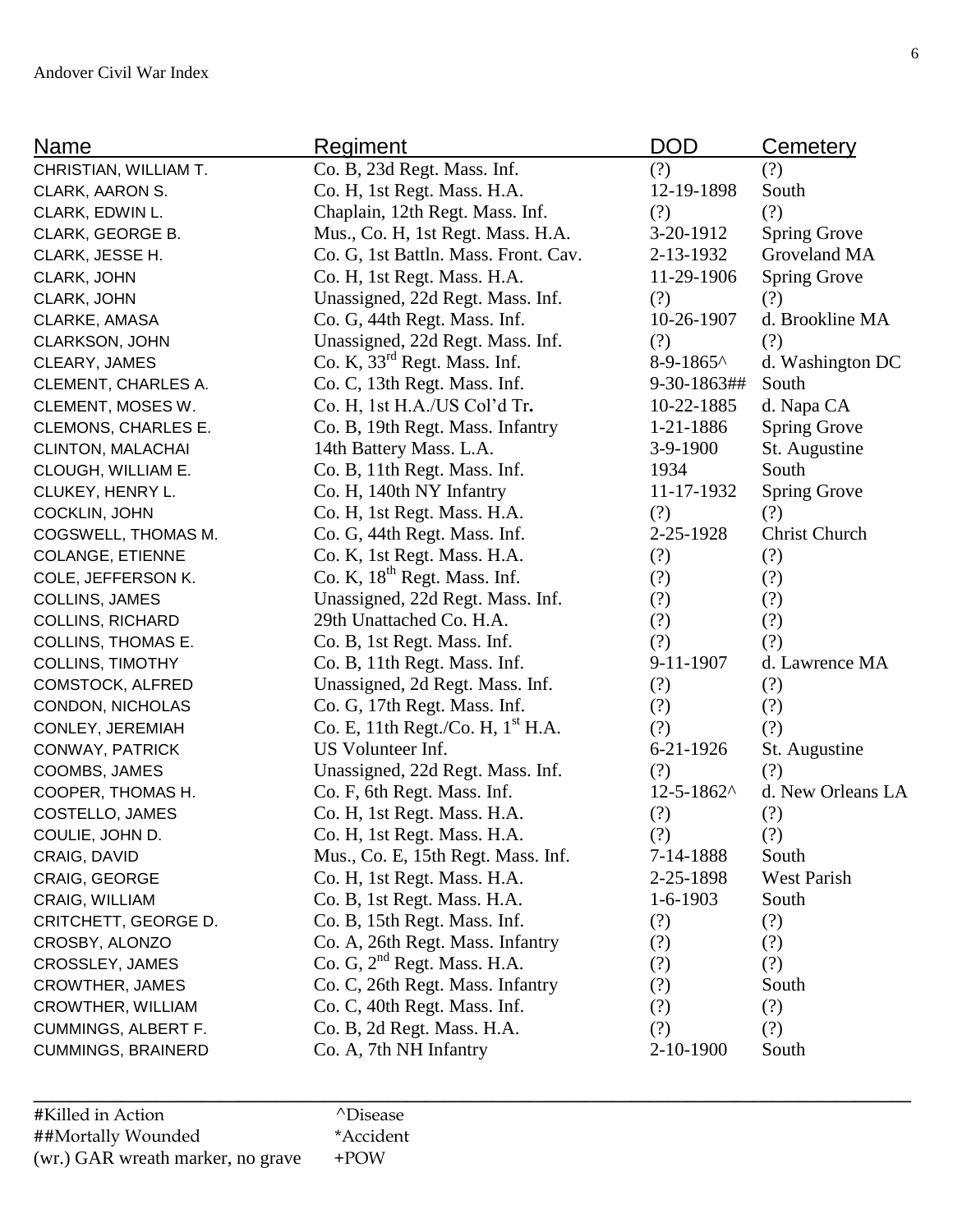| Name                                                            | <b>Regiment</b>                          | DOD                     | Cemetery             |
|-----------------------------------------------------------------|------------------------------------------|-------------------------|----------------------|
| <b>CUMMINGS, CHARLES S.</b>                                     | Co. H, 1st Regt. Mass. H.A.              | (?)                     | (?)                  |
| CUMMINGS, JOHN                                                  | Co. I, 4th New York Infantry             | 1-19-1929               | <b>Spring Grove</b>  |
| <b>CURRIER, CHARLES</b>                                         | Co. H, 1st Regt. Mass. H.A.              | 12-26-1864              | d. Amesbury MA       |
| <b>CURRIER, HAZEN</b>                                           | 5th Battery Mass. L.A.                   | 12-26-1873              | Spring Grove         |
| CURTIS, ANDREW F.                                               | Co. H, 1st Regt. Mass. H.A.              | 5-17-1888               | d. Denver CO         |
| <b>CUSICK, JOHN</b>                                             | Co. H, 1st Regt. Mass. H.A.              | (?)                     | (?)                  |
| CUTLER, ABALINO B.                                              | Co. H, 1st Regt. Mass. H.A.              | 4-27-1907               | <b>West Parish</b>   |
| <b>CUTLER, CHARLES H.</b>                                       | Co. M, 1st Regt. Mass. H. A.             | 5-30-1864## West Parish |                      |
| <b>CUTLER, GRANVILLE K.</b>                                     | Co. H, 1st Regt. Mass. H.A.              | 5-19-1864#              | West Parish (wr.)    |
| CUTLER, JAMES JR.                                               | Co. A, 19 <sup>th</sup> Regt. Mass. Inf. | (?)                     | (?)                  |
| DANE, A. L.                                                     | Co. F, 6th Regt. Mass. Inf.              | (?)                     | (?)                  |
| DANE, ELMORE                                                    | Co. F, 26th Regt. Mass. Inf.             | 2-7-1910                | <b>Spring Grove</b>  |
| DANE, GEORGE                                                    | Co. H, 1st Regt. Mass. H.A.              | 8-15-1916               | <b>Spring Grove</b>  |
| DANE, JOSEPH E.                                                 | Co. C, 12th Regt. Mass. Inf.             | 12-4-1882               | South                |
| DANE, RICHARD G.                                                | Co. F, 26th Regt. Mass. Inf.             | (?)                     | (?)                  |
| DAVIS, CHARLES H.                                               | Unassigned, 1st Regt. Mass. H.A.         | (?)                     | (?)                  |
| DAVIS, EDWARD K.                                                | Co. K, 5th Regt. Mass. Inf.              | $6-4-1903$              | <b>Spring Grove</b>  |
| DAWSON, JACKSON                                                 | Co. G, 19th Regt. Mass. Infantry         | (?)                     | <b>Christ Church</b> |
| DEARBORN, JOHN S.                                               | Co. H, 1st Regt. Mass. H.A.              | 12-21-1910              | <b>Spring Grove</b>  |
| DELANY, EDWARD                                                  | Unassigned, 22d Regt. Mass. Inf.         | (?)                     | (?)                  |
| DODGE, GEORGE K.                                                | Musician, 99th NY Vols.                  | 4-5-1916                | Spring Grove         |
| DODGE, JOHN A.                                                  | Unassigned, 11th Regt. Mass. Inf.        | (?)                     | (?)                  |
| DOLLIVER, J.W.                                                  | 11th Regt. Mass. Light Artillery         | 5-26-1917               | <b>Spring Grove</b>  |
| DONNELLY, JOHN                                                  | (?)                                      | $1 - 2 - 1864$          | St. Augustine        |
| DONNELLY, THOMAS                                                | <b>US Navy</b>                           | (?)                     | (?)                  |
| DORSEY, JOHN                                                    | Co. H, 4th Regt. Mass. Cavalry           | (?)                     | St. Augustine        |
| DOTEY, JOHN M.                                                  | Co. F, 28 <sup>th</sup> Regt. Mass. Inf. | $11-5-1864+^{\circ}$    | d. Salisbury NC      |
| DOUGHERTY, JAMES                                                | Co. B, 1st Bttln. Mass. Front. Cav.      | (?)                     | (?)                  |
| DOUGHTY, WILLIAM                                                | <b>US Navy</b>                           | $11 - 2 - 09$           | South                |
| DOVE, GEORGE W. W.                                              | <b>US Navy</b>                           | 10-24-1908              | Chapel               |
| DOW, CHARLES E.                                                 | Co. C, 1st Bttln. Mass. Front. Cav.      | (?)                     | (?)                  |
| DOWNS, BENJAMIN                                                 | Co. C, 1st Bttln. Mass. Front. Cav.      | (?)                     | (?)                  |
| DUDLEY, LYSANDER                                                | <b>US Navy</b>                           | (?)                     | (?)                  |
| <b>DUGAN, CHARLES</b>                                           | Co. H, 1st Regt. Mass. H.A.              | 1-12-1898               | d. Lawrence MA       |
| DUGAN, WILLIAM                                                  | Co. C, 1st Bttln. Mass. Front. Cav.      | (?)                     | (?)                  |
| DUNCAN, JAMES                                                   | Co. B, 11th Regt. Mass. Inf.             | (?)                     | (?)                  |
| DUNCAN, ROBERT                                                  | Co. M, 2d Regt. Mass. Cavalry            | (?)                     | (?)                  |
| DUNN, ALBERT H.                                                 | Co. A, 6th Regt. Mass. Inf.              | (?)                     | (?)                  |
| DURANT, GEORGE                                                  | Unassigned, 22d Regt. Mass. Inf.         | (?)                     | (?)                  |
| DWINE, DANIEL, Jr.                                              | Co. D, 2d Regt. Mass. H.A.               | 11-25-1885              | St. Augustine        |
| (also listed as <i>Devine</i> , <i>Duane</i> and <i>Dwane</i> ) |                                          |                         |                      |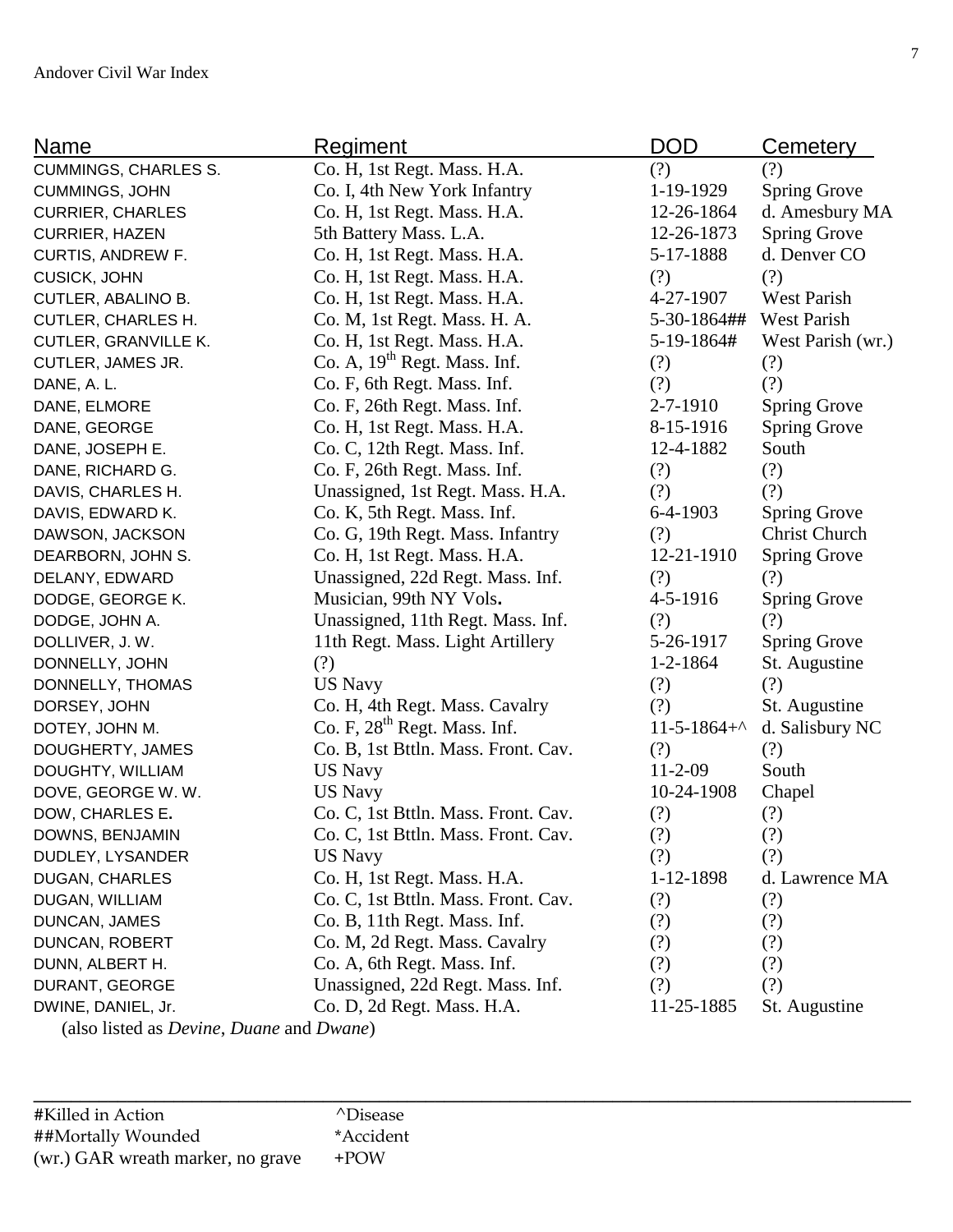| <b>Name</b>                 | <b>Regiment</b>                              | <b>DOD</b>       | Cemetery            |
|-----------------------------|----------------------------------------------|------------------|---------------------|
| DWYER, MICHAEL              | Co. M, 2d Regt. Mass. H.A.                   | (?)              | (?)                 |
| EAGLETON, CHARLES           | Co. G, 24th Regt. Mass. Inf.                 | (?)              | (?)                 |
| EASTES, JAMES H.            | Co. H, 1st Regt. Mass. H.A.                  | 5-19-1864#       | West Parish (wr.)   |
| EDWARDS, FRANCIS W.         | Co. H, 1st Regt. Mass. H.A.                  | 8-8-1900         | d. Washington DC    |
| EELES, FREDERICK S.         | Co. C, 32d Regt. Mass. Inf.                  | (?)              | (?)                 |
| EHRMAN, JOHN W.             | Hospital Steward, U.S. Army                  | (?)              | (?)                 |
| ELDRIDGE, HEZEKIAH          | Co. L, 2d Regt. Mass. H.A.                   | (?)              | (?)                 |
| ENGLISH, CHARLES G.         | Co. B, 1st Bttln. Mass. Front. Cav.          | (?)              | (?)                 |
| <b>EVERSON, GEORGE</b>      | Co. G, 59th Regt. Mass. Infantry             | $6 - 17 - 1864#$ | South               |
| EWING, JUDSON W.            | Hospital Steward, U.S. Army                  | (?)              | (?)                 |
| FARMER, EDWARD              | Co. H, 1st Regt. Mass. H.A.                  | 5-19-1864#       | West Parish (wr.)   |
| FARMER, GEORGE S.           | Co. H, 1st Regt. Mass. H.A.                  | $9-10-1864+$     | d. Andersonville GA |
| FARNHAM, DAVID T.           | Co. K, 47th Regt. Mass. Inf.                 | 8-15-1868        | South               |
| FARNHAM, GEORGE H.          | Co. E, 23 <sup>rd</sup> Regt. Mass. Infantry | 4/5/1862         | South $(?)$         |
| FARNHAM, MOSES L.           | Co. B, 59th Regt. Mass. Inf.                 | 2-21-1919        | West Parish         |
| FARNHAM, ORRIN L.           | Co. H, 1st Regt. Mass. H.A.                  | $6 - 17 - 1864$  | <b>West Parish</b>  |
| FARNHAM, SAMUEL P.          | Co. H, 1st Regt. Mass. H.A.                  | $1 - 12 - 1866$  | South               |
| FERRITER, JAMES             | Unassigned, 1 <sup>st</sup> Btln. Mass. H.A. | (?)              | (?)                 |
| FIELDING, GEORGE W.         | Co. A, 44th Regt. Mass. Vols.                | $6 - 2 - 1914$   | West Parish         |
| FINDLEY, JAMES S.           | Co. H, 1st Regt. Mass. H.A.                  | 11-9-1869        | <b>Spring Grove</b> |
| FINDLEY, JOHN A.            | Co. H, 1st Regt. Mass. H.A.                  | $1 - 5 - 1871$   | <b>Spring Grove</b> |
| FISH, SAMUEL                | 40 <sup>th</sup> New York Infantry           | (?)              | (?)                 |
| FISHER, EDWARD C. (Eben E?) | Co. K, 8th Regt. Mass. Inf.                  | 10-7-1909        | <b>Spring Grove</b> |
| FITZGERALD, JAMES           | 4 <sup>th</sup> Regt. Mass. Cavalry          | (?)              | (?)                 |
| FLEMMING, JOHN              | Co. I, 16th Regt. Mass. Inf.                 | (?)              | (?)                 |
| FLINT, CHARLES H.           | 23rd New York Infantry Battalion             | 7-29-1913        | West Parish         |
| <b>FLOOD, THOMAS</b>        | Unassigned, 22d Regt. Mass. Inf.             | (?)              | (?)                 |
| FOSTER, CHARLES H.          | Co. H, 1st Regt. Mass. H.A.                  | (?)              | (?)                 |
| FOSTER, THOMAS E.           | Co. H, 1st Regt. Mass. H.A.                  | (?)              | (?)                 |
| FOX, WILLIAM                | 1st Bttln. Mass. Front. Cav.                 | (?)              | (?)                 |
| FRENCH, HENRY P.            | Co. G, 2d Regt. Mass. Inf.                   | (?)              | (?)                 |
| FRENCH, JAMES               | Co. F, 3d New Hampshire Infantry             | (?)              | (?)                 |
| FRORZ, JAMES A.             | 6th Regt. Mass. Inf.                         | (?)              | (?)                 |
| FRYE, ENOCH O.              | Co. K, 1st Regt. Mass. H.A.                  | $10-29-1861*$    | West Parish         |
| FRYE, ISAAC                 | Co. G, 22nd Regt. Mass. Inf.                 | 2-19-1887        | <b>West Parish</b>  |
| FRYE, MINOR GATES           | Co. C, 13th NH Vols.                         | 11-23-1894       | West Parish         |
| FRYE, NEWTON G.             | Drummer, Co. H, 1 <sup>st</sup> Mass. H.A.   | $3 - 28 - 1863$  | West Parish         |
| FULMER, ROBERT              | Co. F, 12th Mass. Regt. Mass. Inf.           | (?)              | (?)                 |
| FULTON, JOSEPH W.           | Co. D, 50th Regt. Mass. Inf.                 | (?)              | (?)                 |
| <b>GALLON, JAMES</b>        | Co. G, 11th Regt. Mass. Inf.                 | (?)              | (?)                 |
| GARDNER, CHARLES J.         | Co. C, New York Volunteers                   | $3-2-1891$       | West Parish         |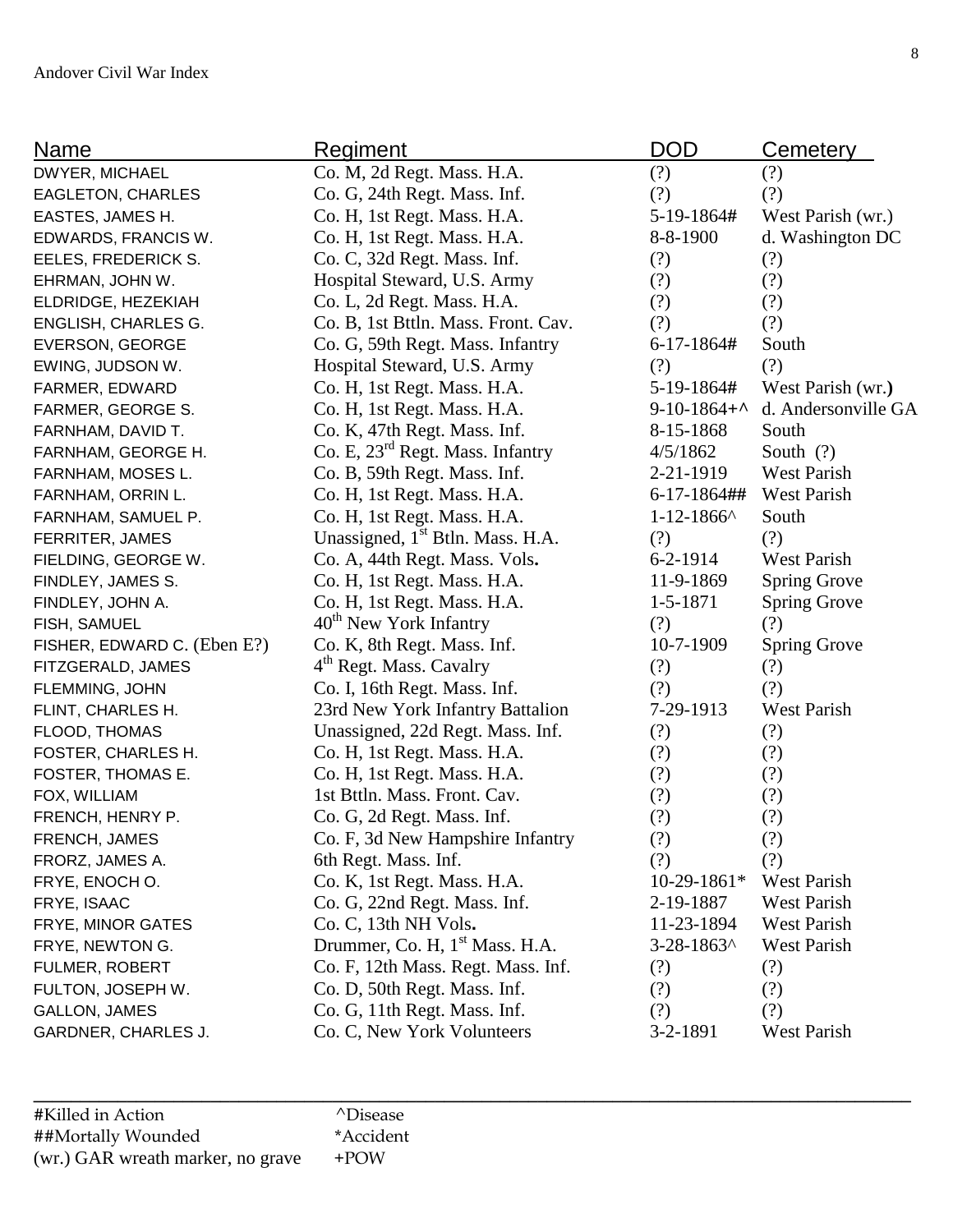| <b>Name</b>              | <b>Regiment</b>                                | <b>DOD</b>                  | <b>Cemetery</b>     |
|--------------------------|------------------------------------------------|-----------------------------|---------------------|
| <b>GEORGE, WARREN</b>    | Co. K, 6th Regt. Mass. Inf.                    | (?)                         | (?)                 |
| GIBBS, ROBERT            | Co. B, 1st Bttln. Mass. Front. Cav.            | (?)                         | (?)                 |
| GIBBS, THEODORE A.       | U.S. Navy                                      | (?)                         | (?)                 |
| <b>GIFFORD, ROBERT</b>   | Mus., Co. D, 60 <sup>th</sup> Regt. Mass. Inf. | (?)                         | (?)                 |
| GILBERT, CHARLES H.      | Drummer, Co. B, 14th NH Vols.                  | 7-8-1911                    | West Parish         |
| GILCREAST, DAVID B.      | Co. H, 1st Regt. Mass. H.A.                    | (?)                         | (?)                 |
| GILES, FRANK S.          | U.S. Navy                                      | 3-19-1898                   | North Andover       |
| GILLESPIE, WILLIAM       | Co. H, 1st Regt. Mass. H.A.                    | 4-1870                      | <b>West Parish</b>  |
| GILSON, ALBERT A.        | Co. C, 30th Regt. Mass. Inf                    | 6-11-1907                   | <b>Spring Grove</b> |
| GLEDHILL, JOHN N.        | Co. E, 3 <sup>rd</sup> Regt. Mass. H.A.        | (?)                         | (?)                 |
| GODKINS, STEPHEN F.      | Co. L, 4th Regt. Mass. Cavalry                 | (?)                         | (?)                 |
| <b>GOLDSMITH, ALBERT</b> | Co. H, 1st Regt. Mass. H.A.                    | 2-7-1918                    | d. Togus ME         |
| GOLDSMITH, BENJAMIN F.   | Co. A, 59th Regt. Mass. Inf.                   | (?)                         | (?)                 |
| GOLDSMITH, JEREMIAH      | Co. B, 11th Regt. Mass. Inf.                   | 8-20-1871                   | South               |
| GOLDSMITH, JOSEPH C.     | Co. H, 1st Regt. Mass. H.A.                    | 8-26-1895                   | South               |
| GOLDSMITH, JOSIAH        | Battery E, 1st US Artillery                    | 5-24-1883                   | South               |
| GOLDSMITH, SANFORD K.    | Co. B, 59th Regt. Mass. Inf                    | $2 - 1 - 1920 +$            | <b>West Parish</b>  |
| GOOCH, JOHN F.           | Co. H, 1st Regt. Mass. H.A.                    | 5-16-1899                   | d. Brighton MA      |
| GOODWIN, MOSES F.        | Co. K, 6th Regt. Mass. Inf.                    | (?)                         | (?)                 |
| GORDON, REV. M.L.        | (?)                                            | 1900                        | Chapel              |
| GORMAN, JOSEPH E.        | Unassigned, 22d Regt. Mass. Inf.               | (?)                         | (?)                 |
| GORMAN, WILLIAM B.       | Unassigned, 22d Regt. Mass. Inf.               | (?)                         | (?)                 |
| GOULD, THEODORE F.       | Co. B, 1st Btln. Mass. Front. Cav.             | (?)                         | (?)                 |
| GRAHAM, JAMES H.         | Co. H, 99th Pennsylvania Infantry              | 6-28-1884                   | South               |
| GRAHAM, NELSON V.        | Co. H, 99th Penn. Infantry                     | 8-11-1906                   | <b>West Parish</b>  |
| GRANDY, HENRY E.         | Co. I, 5th Regt. Mass. Inf.                    | 1907/1908(?)                | South               |
| <b>GRANT, CHARLES H.</b> | Co. A, 10th NH Regt.                           | $2 - 14 - 1865 + ^{\wedge}$ | <b>West Parish</b>  |
| GRANT, FARNHAM P.        | Co. H, 1st Regt. Mass. H.A.                    | (?)                         | (?)                 |
| GRANT, GEORGE W.         | Co. H, 1st Regt. Mass. H.A.                    | $9 - 7 - 1864$ (?)          | <b>West Parish</b>  |
| GRAY, JESSE E.           | Co. H, 1st Regt. Mass. H.A.                    | 8-30-1905                   | d. Providence RI    |
| GRAY, NATHAN H.          | Co. E, 20th Regt. Mass. Inf.                   | (?)                         | (?)                 |
| GREELEY, WILLIAM         | Co. G, 30th Regt. Mass. Inf.                   | $8-22-1862$                 | d. Carrolton LA     |
| GREEN, JOSEPH            | Unassigned, 22d Regt. Mass. Inf.               | (?)                         | (?)                 |
| <b>GREEN, MICHAEL</b>    | Co. D, 2d Regt. Mass. Cavalry                  | (?)                         | (?)                 |
| <b>GREENE, CHARLES</b>   | Co. H, 1st Regt. Mass. H.A.                    | 7-4-1908                    | <b>Spring Grove</b> |
| GREENE, WILLIAM H.       | Co. H, 1st Regt. Mass. H.A.                    | $6 - 2 - 1896$              | <b>Spring Grove</b> |
| GRUBBS, CAM              | 51st Regiment US Colored Troops                | $9 - 21 - 1865$             | d. Columbia LA      |
| HALL, HENRY H.           | Co. B, 1st Regt. Mass. H.A.                    | $(?)+$                      | (?)                 |
| HALL, PERCIVAL           | (?)                                            | 3-10-1865                   | South               |
| HALL, WILLIAM S.         | Co. B, 1st Regt. Mass. H.A.                    | $9-30-1864+$                | d. Andersonville GA |
| HANSON, CHARLES          | Co. B, 4th Regt. Mass. Infantry                | (?)                         | (?)                 |
| HAPPENNEY, JAMES R.      | Co. G, 18th NH Infantry                        | 9-26-1877                   | South               |

9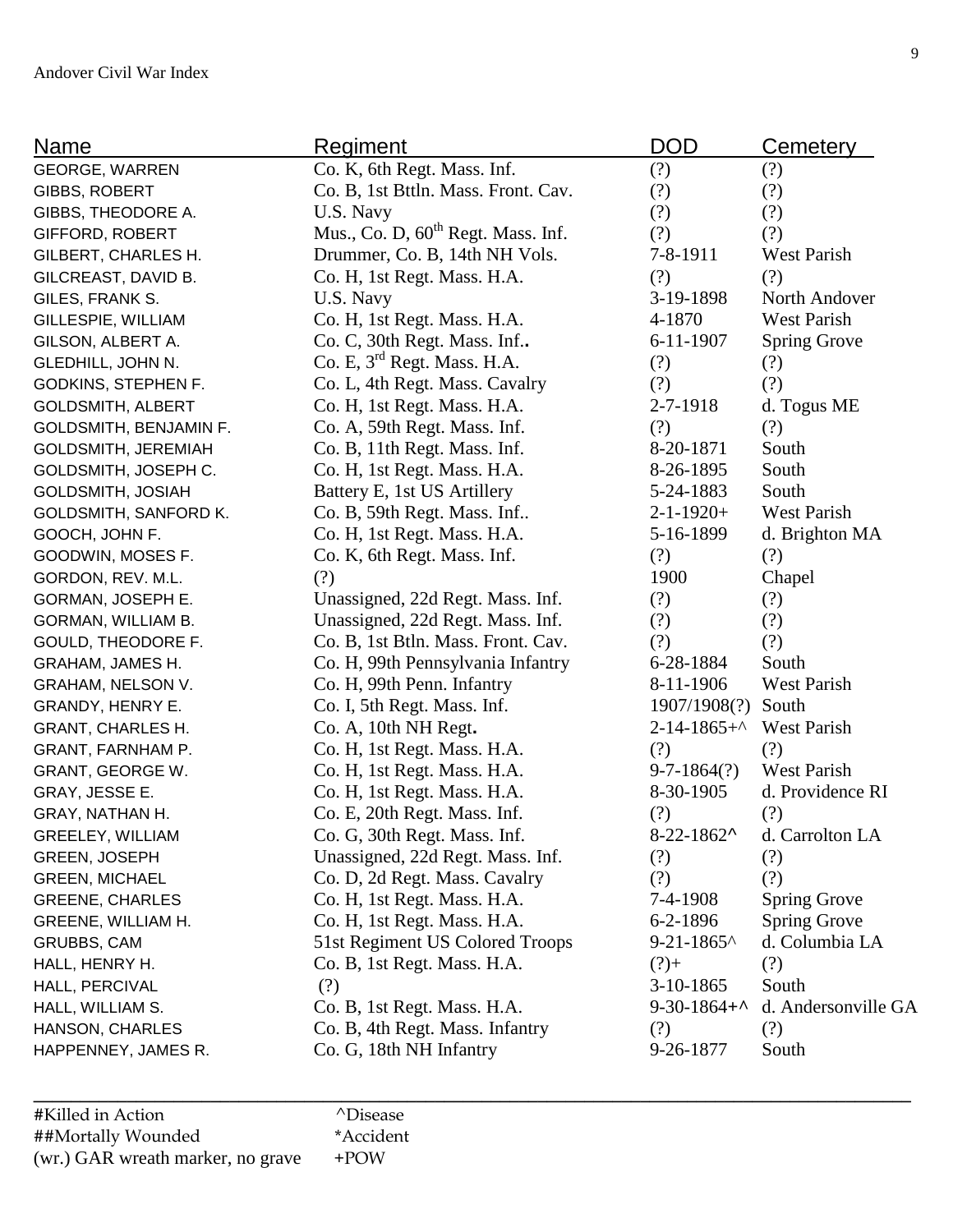| Name                    | <u>Regiment</u>                              | <b>DOD</b>       | Cemetery             |
|-------------------------|----------------------------------------------|------------------|----------------------|
| HARDY, CHARLES A.       | 13th DC Volunteers                           | 12-23-1913       | <b>West Parish</b>   |
| HARDY, FRANKLIN         | Co. H, 1st Regt. Mass. H.A.                  | $10 - 2 - 1864#$ | West Parish (wr.)    |
| HARDY, JOHN 2D          | Co. H, 1st Regt. Mass. H.A.                  | (?)              | (?)                  |
| HARDY, WILLIAM          | 17th Co. Ma. Unattached. Inf.                | (?)              | West Parish          |
| HARNDEN, GEORGE W.      | Co. D, 50th Regt. Mass. Inf.                 | 11-25-1902       | <b>Spring Grove</b>  |
| HARRIGAN, BARTHOLOMEW   | Co. C, 28th Regt. Mass. Infantry             | (?)              | (?)                  |
| HARSHBARGER, JOHN W.    | Hospital Steward, U.S. Army                  | (?)              | (?)                  |
| HART, WILLIAM           | Co. H, 1st Regt. Mass. H.A.                  | 2-26-1921        | d. Worcester MA      |
| HASTIE, THOMAS          | Co. H, 1st Regt. Mass. H.A.                  | (?)              | (?)                  |
| HASTINGS, ALFRED G.     | Hospital Steward, U.S. Army                  | (?)              | (?)                  |
| HASTINGS, EDGAR A.      | Co. B, 13th Vermont Volunteers               | 6-13-1909        | <b>Spring Grove</b>  |
| HATCH, ANDREW J.        | Co. H, 1st Regt. Mass. H.A.                  | $9 - 6 - 1879$   | <b>Spring Grove</b>  |
| HATCH, ENOCH M.         | Co. H, 1st Regt. Mass. H.A.                  | $6-16-1864#$     | South (wreath)       |
| HATCH, GEORGE F.        | Co. H, 1st Regt. Mass. H.A.                  | (?)              | (?)                  |
| HATCH, LEWIS G.         | Co. H, 1st Regt. Mass. H.A.                  | $1-4-1866$       | South                |
| HAYES, JOHN, Jr.        | Co. H, 1st Regt. Mass. H.A.                  | (?)              | (?)                  |
| HAYES, PATRICK          | Co. K, 22d Regt. Mass. Inf.                  | (?)              | (?)                  |
| HAYES, TIMOTHY          | Co. F, 29th Regt. Mass. Inf.                 | (?)              | (?)                  |
| HAYWARD, GEORGE E.      | Co. H, 1st Regt. Mass. H.A.                  | 7-24-1865##      | South                |
| HAYWARD, HENRY A.       | US Navy, USS Potomac                         | $3 - 5 - 1905$   | <b>Spring Grove</b>  |
| HEALD, TIMOTHY F.       | Co. H, 1st Regt. Mass. Inf.                  | 3-23-1866        | West Parish          |
| HERVEY, ALBERT G.       | Co. L, 1st Regt. Mass. Cavalry               | $11 - 9 - 1880$  | d. Boxford MA        |
| HERVEY, SAMUEL C.       | Co. H, 1st Regt. Mass. H.A.                  | $4 - 2 - 1901$   | d. Boston MA         |
| HIGGINS, ALEXANDER      | Co. H, 42nd Regt. Mass. Inf.                 | $8-1-1889(?)$    | <b>Spring Grove</b>  |
| HIGGINS, ARCHIBALD, Jr. | Co. A, 19th Regt. Mass. Inf.                 | $11 - 1 - 1923$  | <b>Christ Church</b> |
| HIGGINS, HENRY C.       | Co. B, 11th Regt. Mass. Inf.                 | 1-27-1897        | South                |
| HILL, EMMETT C.         | Hospital Steward, US Army                    | (?)              | (?)                  |
| HILL, JOSEPH D.         | Co. I, 6 <sup>th</sup> Regt. Mass. Infantry  | (?)              | (?)                  |
| HITCHCOCK, HENRY C.     | Co. I, $1st$ Regt. VT. H.A.                  | 12-25-1910       | <b>Spring Grove</b>  |
| HODGEMAN, (?)           | (?)                                          | (?)              | <b>West Parish</b>   |
| HODGEMAN, WILLIAM S.    | Co. A, 3rd NH Inf.                           | 12-16-1902       | <b>West Parish</b>   |
| HOLLORAN, PATRICK       | 29th Unattached Co. Mass. H.A.               | (?)              | (?)                  |
| HOLT, BALLARD, 2d       | Co. G, 44th Regt. Mass. Inf.                 | 10-10-1925       | <b>Spring Grove</b>  |
| HOLT, GEORGE F.         | <b>US Navy</b>                               | 9-26-1898        | <b>West Parish</b>   |
| HOLT, HARRISON          | 55th Regt. Regt. Mass. Inf.                  | 2-4-1870         | d. Portland ME       |
| HOLT, HORACE            | Co. H, 1st Regt. Mass. H.A.                  | 4-24-1906        | d. Logan NE          |
| HOLT, JONATHAN A.       | Co. H, 1st Regt. Mass. H.A.                  | 5-19-1864#       | West Parish (wr.)    |
| HOLT, JOSEPH F.         | Co. G, 1st Regt. Mass. Inf.                  | 2-4-1868         | South                |
| HOLT, LEWIS G.          | Co. H, 1st Regt. Mass. H.A.                  | 12-23-1916       | South                |
| HOLT, MILTON G.         | Co. D, 50 <sup>th</sup> Regt. Mass. Infantry | $7 - 18 - 1863$  | d. Baton Rouge LA    |
| HOLT, NEWTON            | Co. H, 1st Regt. Mass. H.A.                  | 5-10-1885        | Spring Grove (wr.)   |
|                         |                                              |                  |                      |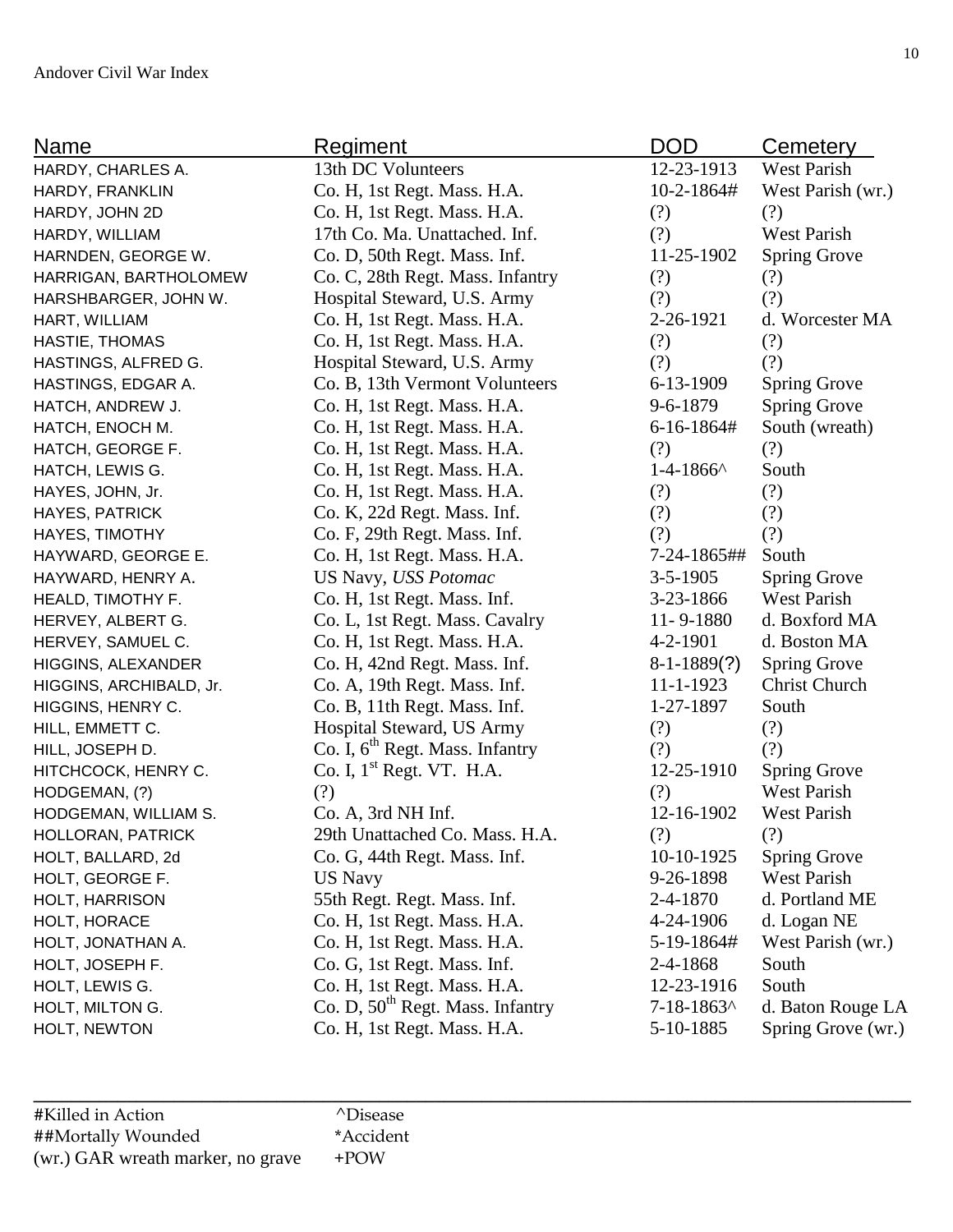|                                   |                                              |                 | <u>Cemetery</u>            |
|-----------------------------------|----------------------------------------------|-----------------|----------------------------|
| HOLT, SAMUEL M.                   | Co. F, 45th Regt. Mass. Inf.                 | 6-10-1880       | South                      |
| HOLT, SAMUEL W.                   | Co. F, 35 <sup>th</sup> Regt. Mass. Infantry | (?)             | (?)                        |
| HOLT, WARREN E.                   | Co. H, 1st Regt. Mass. H.A.                  | 4-8-1884        | <b>Spring Grove</b>        |
| HOTCHKISS, ARTHUR E.              | Co. B, 42d Regt. Mass. Inf.                  | (?)             | (?)                        |
| HOVEY, JOHN C.                    | Co. H, 1st Regt. Mass. H.A.                  | 8-30-1897       | <b>Spring Grove</b>        |
| HOWARD, GEORGE E.                 | Co. L, 2nd Regt. Mass. Cavalry               | 12-13-1894      | South                      |
| HOWARTH, OBERLIN B.               | Co. H, 1st Regt. Mass. H.A.                  | 8-15-1914       | bur. Malden MA             |
| HUNT, AMOS                        | Co. H, 1st Regt. Mass. H.A.                  | 12-18-1895      | <b>West Parish</b>         |
| HUNT, WILLIAM                     | Co. D, 47th Regt. Mass. Inf.                 | (?)             | (?)                        |
| HUNTER, WILLIAM                   | Co. D, 22d Regt. Mass. Inf.                  | 4-28-1887       | <b>Spring Grove</b>        |
| HUSSEY, WALTER                    | Co. C, 40th Regt. Mass. Inf.                 | $9 - 1 - 1884$  | <b>West Parish</b>         |
| HUSSEY, WYMAN D.                  | Co. H, 1st Regt. Mass. H.A.                  | 3-2-1917        | d. Lakeport NH             |
| HUTCHINS, JOHN                    | Co. E, 35th Regt. Mass. Inf.                 | 7-1-1922        | (?)                        |
| INGALLS, JOHN E.                  | Co. B, 11th Regt. Mass. Infantry             | 8-23-1905       | d. Togus ME                |
| <b>JACQUITH, JAMES</b>            | Co. C, 30th Regt. Mass. Infantry             | $12 - 1 - 1862$ | South (wreath)             |
| JAMESON, JOHN                     | Unassigned, 22d Regt. Mass. Inf.             | (?)             | (?)                        |
| JENKINS, E. KENDALL               | Co. H, 1st Regt. Mass. H.A.                  | 10-8-1925       | South                      |
| JENKINS, JOHN B.                  | Co. B, 11th Regt. Mass. Infantry             | 9-11-1913       | South                      |
| JENKINS, OMAR                     | Co. H, 1st Regt. Mass. H.A.                  | 10-16-1930      | <b>West Parish</b>         |
| JENKINS, WILLIAM H.               | Co. H, 1st Regt. Mass. H.A.                  | 11-27-1916      | d. Cumberland ME           |
| JENNINGS, GEORGE                  | 103d Regt. US Col'd. Troops                  | (?)             | (?)                        |
| JENNINGS, WILLIAM E.              | Co. H, 1st Regt. Mass. H.A.                  | 1-20-1896       | d. Boston MA               |
| JOHNSON, ALBERT O.                | Co. G, 42d Regt. Illinois Infantry           | 12-8-1863##     | Chapel                     |
| JOHNSON, HERBERT                  | Co. H, 27th Regt. Mass. Infantry             | 5-6-1922        | (?)                        |
| JOHNSON, HORATIO                  | Co. M, 1st Regt. Mass. H.A.                  | 12-10-1887      | <b>Spring Grove</b>        |
| JOHNSON, JAMES                    | Unassigned, 22d Regt. Mass. Inf.             | (?)             | (?)                        |
| JOHNSON, JOHN                     | Co. D, 22d Regt. Mass. Infantry              | (?)             | (?)                        |
| JOHNSON, SOLON                    | Co. H, 1st Regt. Mass. H.A.                  | 8-4-1917        | <b>West Parish</b>         |
| JOHNSTON, DAVID, Jr.              | Co. K, 6th Regt. Mass. Infantry              | 4-15-1879       | South                      |
| JOICE, REDMOND                    | Co. H, 1st Regt. Mass. H.A.                  | 4-14-1888       | (?)                        |
| JONES, AMBROSE                    | Co. I, 1st Minnesota Vols.                   | (?)             | (?)                        |
| JONES, CHARLES E.                 | Co. H, 1st Regt. Mass. H.A.                  | 1-24-1890       | South                      |
| JONES, CHARLES H.                 | Hospital Steward, U.S. Army                  | (?)             | (?)                        |
| JONES, DAVID L.                   | Co. E, 4th Regt. Mass. Cavalry               | (?)             | (?)                        |
| JONES, IRA D.                     | Co. D, 12th Maine Infantry                   | 9-19-1864#      | West Parish                |
| JOURDAN, HENRY                    | 1st Mass. US Colored Cavalry                 | (?)             | (?)                        |
| JUPITER, ISAAC                    | 51st Mass. US Colored Troops                 | (?)             | (?)                        |
| KAVANAGH, BERNARD                 | Co. G, 20th Regt. Mass. Infantry             | $8-24-1862$ ^   | d. Philadelphia PA         |
| <b>KEATING, JOHN</b>              | Co. C, 11th Regt. Mass. Infantry             | 3-30-1869       | d. Billerica MA            |
| <b>KEENAN, JOHN</b>               | Co. H, 48 <sup>th</sup> Regt. Mass. Infantry | (?)             | (?)                        |
| <b>US Navy</b><br>KELLEY, MATTHEW |                                              | 9-27-1896       | St. Augustine<br>(removed) |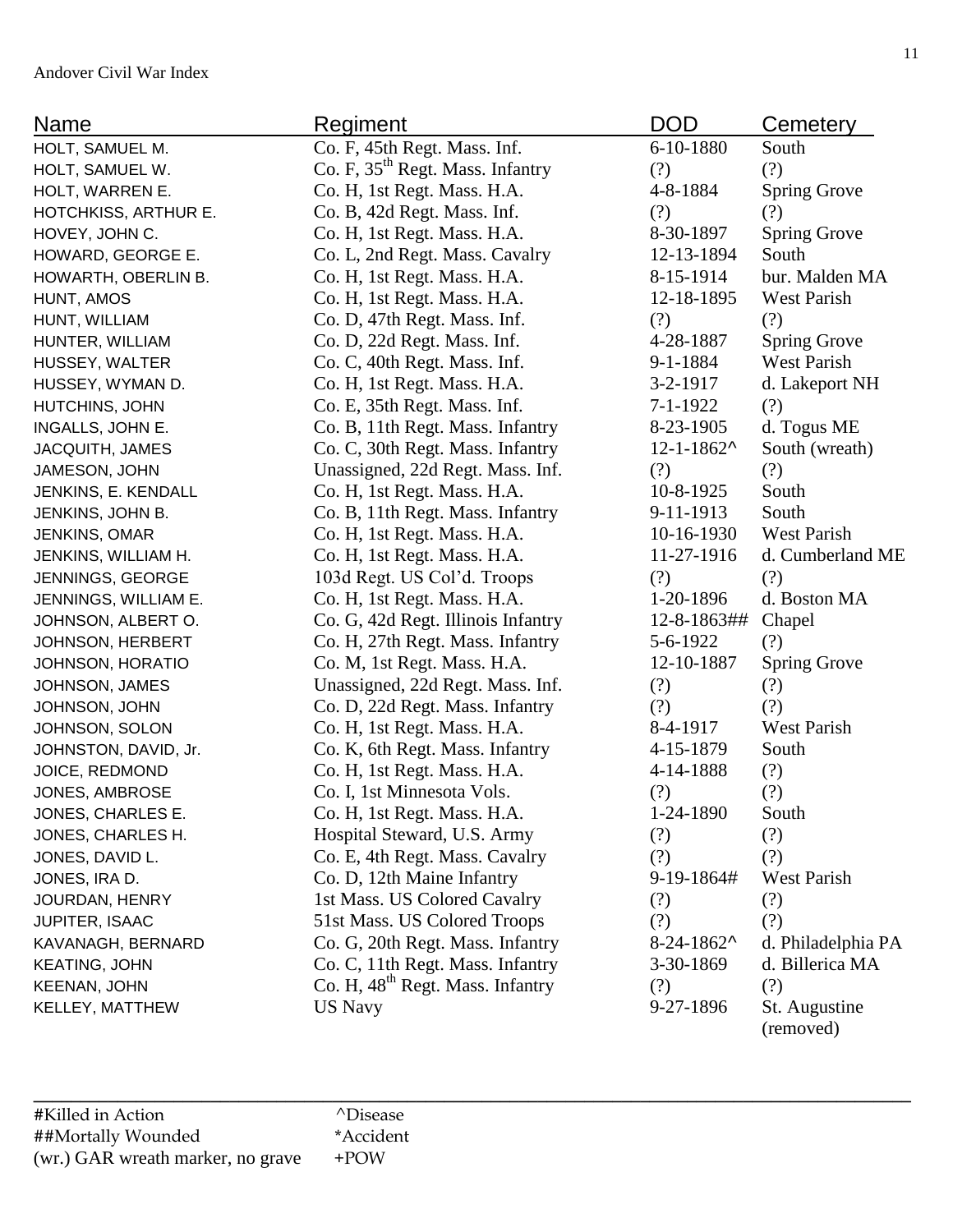| <b>Name</b>           | Regiment                                       | <b>DOD</b>        | <b>Cemetery</b>              |
|-----------------------|------------------------------------------------|-------------------|------------------------------|
| KELLY, JOSEPH         | Co. B, 29th Regt. Mass. Infantry               | (?)               | (?)                          |
| KELLY, WILLIAM        | Co. B, 39th Regt. Mass. Inf.                   | $10-1-1901$       | St. Augustine                |
| KENNEDY, JOHN         | Co. H, 1st Regt. Mass. H.A.                    | (?)               | (?)                          |
| <b>KERWIN, THOMAS</b> | Co. B, 3 <sup>rd</sup> Regt. Mass. Cavalry     | (?)               | (?)                          |
| KIBBEE, CHARLES K.    | Co. D, 6th Regt. Mass. Inf.                    | 1-5-1913          | <b>Spring Grove</b>          |
| KIMBALL, HENRY G.     | Co. G, 44th Regt. Mass. Infantry               | $1 - 1 - 1863$    | South (wreath)               |
| LADD, CHARLES H.      | Co. F, 45 <sup>th</sup> Regt. Mass. Infantry   | (?)               | (?)                          |
| LAVALETTE, PHILLIP C. | Co. H, 1st Regt. Mass. H.A.                    | $6 - 6 - 1864$ ## | d. Washington DC             |
| LAWRENCE, JOHN H.     | Co. D, 2d Regt. Mass. Cavalry                  | (?)               | (?)                          |
| LEE, WILLIAM          | Co. K, $14th$ New Hampshire Inf.               |                   | 12-12-1864+^ d. Salisbury NC |
| LEMON, WILLIAM H.     | Co. D, 1st Battl. Mass. Front. Cav.            | 1-19-1910         | d. New York NY               |
| LIBBY, JAMES C.       | Co. K, 39th Regt. Mass. Infantry               | $6 - 3 - 1871$    | <b>West Parish</b>           |
| LINDSAY, WILLIAM H.   | <b>US Navy</b>                                 | (?)               | (?)                          |
| LINDSEY, ROBERT       | Co. H, 1st Regt. Mass. H.A.                    | 3-4-1911          | <b>West Parish</b>           |
| LOGUE, CHARLES        | Co. F, 29th Regt. Mass. Infantry               | (?)               | (?)                          |
| LOGUE, JAMES          | Co. G, 48th Regt. Mass. Infantry               | $5 - 11 - 1863$   | St. Augustine (wr.)          |
| LOGUE, JOHN           | Co. H, 1st Regt. Mass. H.A.                    | 12-12-1895        | (St. Augustine?)             |
| LOMBARD, JOSEPH       | Hospital Steward, U.S. Army                    | (?)               | (?)                          |
| LORD, TURNER H.       | Co. F, 9th Maine Infantry                      | 3-12-1908         | <b>Spring Grove</b>          |
| LOUGHLIN, THOMAS      | 15 <sup>th</sup> Battery Mass. Light Artillery | (?)               | (?)                          |
| LOVEJOY, BAILEY       | Co. A, 1 <sup>st</sup> Regt. VT Cavalry        | (?)               | (?)                          |
| LOVEJOY, BENJAMIN C.  | Co. H, 1st Regt. Mass. H.A.                    | 5-26-1907         | <b>West Parish</b>           |
| LOVEJOY, CHARLES W.   | Artificer, 7th Battery                         | (?)               | (?)                          |
| LOVEJOY, GEORGE W.    | Co. A, 44th Regt. Mass. Infantry               | 1-19-1913         | <b>West Parish</b>           |
| LOVEJOY, GEORGE W.    | Co. B, 1st Regt. Mass. Infantry                | (?)               | (?)                          |
| LOVEJOY, HENRY L.     | Co. H, 1st Regt. Mass. H.A.                    | $9 - 1 - 1867$    | d. No. Andover MA            |
| LOVEJOY, JOSEPH T.    | Co. H, 43d Regt. Mass. Infantry                | 2-22-1923         | (?)                          |
| LOVEJOY, NEWTON       | Co. F, 13th US Infantry                        | $7-9-1863$ ^      | West Parish (wr.)            |
| LOVEJOY, WILLIAM W.   | Co. B, 2d Regt. Mass. Infantry                 | 1-18-1922         | (?)                          |
| LOVEJOY, WISNER A.    | <b>US Navy</b>                                 | (?)               | (?)                          |
| LUKE, WILLIAM H.      | Co. H, 1st Regt. Mass. Infantry                | 9-13-1862##       | No. Andover MA               |
| LUSCOMB, AARON E.     | Co. H, 1st Regt. Mass. H.A.                    | 2-26-1886         | <b>West Parish</b>           |
| LYMAN, EDWARD E.      | Co. L, 3d Regt. Mass. Cavalry                  | (?)               | (?)                          |
| LYONS, JOHN           | Unassigned, 22d Regt. Mass. Inf.               | (?)               | (?)                          |
| MAHONEY, MICHAEL      | Co. H, 1st Regt. Mass. H.A.                    | 12-14-1882        | <b>Spring Grove</b>          |
| MAKIN, JOSEPH         | US Navy, South Carolina                        | (?)               | (?)                          |
| MAKIN, SAMUEL         | <b>US Navy, South Carolina</b>                 | 1-10-1865         | d. U.S.S. S.C.               |
| MALONE, JOHN          | Unassigned, 22d Regt. Mass. Inf.               | (?)               | (?)                          |
| MANSFIELD, EZRA A.    | Co. F, 5th Regt. Mass. Infantry                | 12-25-1890        | South                        |
| MARLAND, CHARLES H.   | Co. G, 44th Regt. Mass. Infantry               | 8-24-1903         | Christ Church                |
| MARLAND, WILLIAM      | Co. F, 6th Regt. Mass. Infantry                | 4-17-1905         | d. Griffin GA                |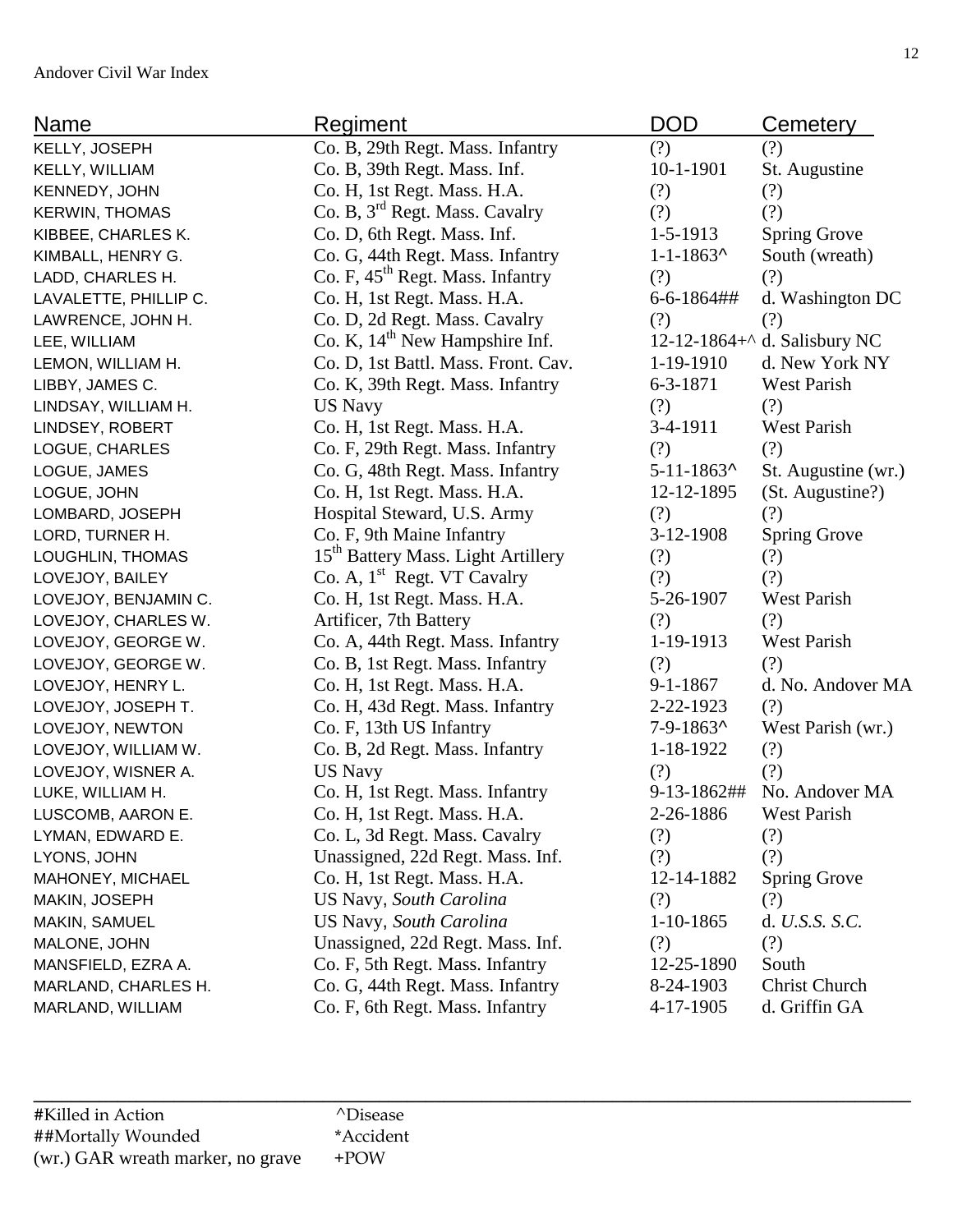| <b>Name</b>          | Regiment                                     | <b>DOD</b>          | <b>Cemetery</b>     |
|----------------------|----------------------------------------------|---------------------|---------------------|
| MARRON, JOHN         | Co. K, 14 <sup>th</sup> Regt. Mass. Infantry | 11-3-1864           | Saugus              |
| MASON, AARON W.      | US Navy, Wachusett                           | (?)                 | (?)                 |
| MASON, EDWARD        | Co. H, 1st Regt. Mass. H.A.                  | 2-26-1897           | d. Nashua NH        |
| MASON, ERI.          | Unassigned, 3d Regt. Mass. Cav.              | (?)                 | (?)                 |
| MASON, HENRY G.      | US Navy, Tioga                               | (?)                 | (?)                 |
| MASON, JOSEPH        | Mus., Co. H, 5th Regt. Mass. Inf.            | $2 - 1 - 1884$      | South               |
| MASON, JOSIAH        | 1st Co. Mass. Sharpshooters                  | $4 - 7 - 1863$      | South               |
| MASON, WALTER B.     | Co. H, 1st Regt. Mass. H.A.                  | (?)                 | (?)                 |
| MASON, WARREN        | Co. F, 26th Regt. Mass. Infantry             | 9-1871              | d. Nashua NH        |
| MATHER, WILLIAM L.   | Chaplain, 2nd Wisc. & US Army                | 4-15-1868           | Chapel              |
| MAY, WILLIAM W.      | Co. I, 6 <sup>th</sup> Regt. Mass. Infantry  | (?)                 | (?)                 |
| MAYNARD, CHARLES     | Co. H, 1st Regt. Mass. H.A.                  | (?)                 | (?)                 |
| McANDREWS, JOHN      | Unassigned, 22d Regt. Mass. Inf.             | (?)                 | (?)                 |
| McARDLE, JOSEPH      | U.S. Navy                                    | (?)                 | (?)                 |
| McCABE, FRANK        | Co. H, 1st Regt. Mass. H.A.                  | (?)                 | d. Groveland MA     |
| McCANN, JEREMIAH     | <b>US Navy</b>                               | (?)                 | (?)                 |
| McCARTY, CHARLES     | Unassigned, 22d Regt. Mass. Inf.             | (?)                 | (?)                 |
| McCARTY, JEREMIAH    | US Navy, Montgomery                          | (?)                 | (?)                 |
| McCLENNA, CHARLES W. | Co. H, 1st Regt. Mass. H.A.                  | (?)                 | (?)                 |
| McCLUSKY, CORNELIUS  | <b>US Navy</b>                               | 6-8-1887            | <b>Spring Grove</b> |
| McCULLOUGH, JOHN     | Co. K, 6th Regt. Mass. Infantry              | 12-24-1864^         | St. Augustine       |
| McCUSKER, JAMES      | Co. H, 1st Regt. Mass. H.A.                  | $12 - 2 - 1864 + 4$ | bur. Salisbury NC   |
| McDONALD, JAMES      | Co. K, 40th N.Y. Infantry                    | 2-17-1921           | St. Augustine       |
| McDOOL, THOMAS       | Co. K, 1 <sup>st</sup> Regt. Mass. H.A.      | (?)                 | (?)                 |
| McGINNISS, JOHN      | <b>US Navy</b>                               | (?)                 | (?)                 |
| McGOVERN, THOMAS     | Co. B, 38th Regt. Mass. Inf.                 | 8-15-1914           | St. Augustine       |
| McGUIRE, JOHN        | US Navy, Montgomery                          | (?)                 | (?)                 |
| McGURK, BERNARD      | Co. H, 1st Regt. Mass. H.A.                  | 6-3-1864#           | St. Augustine (wr.) |
| McHUGO, WILLIAM      | US Navy, Penobscot                           | (?)                 | (?)                 |
| McKENNEY, CHARLES H. | Co. F, 10th Maine Infantry                   | 8-7-1911            | <b>Spring Grove</b> |
| McKENZIE, JOHN       | Co. G, 3d Regt. Mass. H.A.                   | 5-4-1903            | St. Augustine       |
| McKENZIE, NICHOLAS   | US Navy, Saratoga                            | (?)                 | (?)                 |
| McLARTY, WILLIAM A.  | US Navy, Montgomery                          | (?)                 | (?)                 |
| McLAUGHLIN, JOHN     | Co. H, 1st Regt. Mass. H.A.                  | 7-29-1920           | St. Augustine       |
| McLAUGHLIN, MICHAEL  | <b>US Navy</b>                               | (?)                 | (?)                 |
| McLEAN, JAMES        | <b>US Navy</b>                               | (?)                 | (?)                 |
| McMAHAN, JAMES       | U.S. Navy                                    | (?)                 | (?)                 |
| McNAUGHTON, JOHN     | US Navy, Penobscot                           | (?)                 | (?)                 |
| McVEIGH, THOMAS      | ?Maine Regt?                                 | 9-25-1888           | St. Augustine       |
| MEANS, JAMES Rev.    | Chaplain, US Army                            | $4 - 6 - 1863$      | South               |
| <b>MEARS, CALVIN</b> | Co. H, 1st Regt. Mass. H.A.                  | 4-4-1913            | <b>Spring Grove</b> |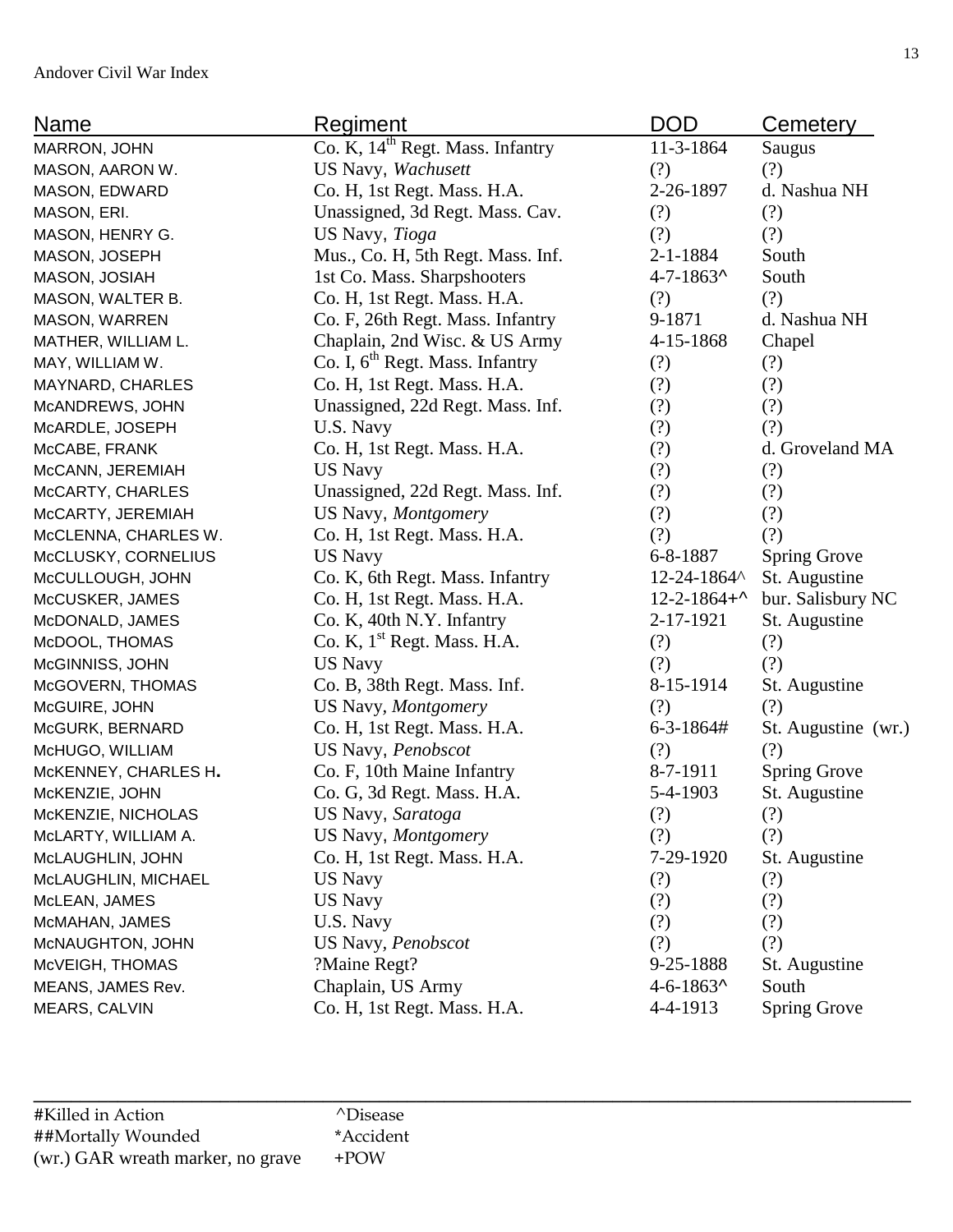| Name                   | <b>Regiment</b>                              | <b>DOD</b>          | Cemetery             |
|------------------------|----------------------------------------------|---------------------|----------------------|
| <b>MEARS, CHARLES</b>  | Co. H, 1st Regt. Mass. H.A.                  | 12-2-1898           | <b>Spring Grove</b>  |
| MEARS, DANIEL, Jr.     | Co. I, 11th Regt. Mass. Infantry             | 1872                | South                |
| MEARS, GEORGE          | Co. I, 11th Regt. Mass. Infantry             | 11-16-1892          | <b>Spring Grove</b>  |
| MEARS, JOHN            | Co. H, 1st Regt. Mass. H.A.                  | 4-17-1892           | <b>Spring Grove</b>  |
| MEARS, WARREN, Jr.     | Co. H, 1st Regt. Mass. H.A.                  | 8-25-1904           | South                |
| MEARS, WILLIAM         | Co. H, 1st Regt. Mass. H.A.                  | 8-17-1889           | d. Andover MA        |
| MELCHER, SYLVESTER C.  | Co. H, 1st Regt. Mass. H.A.                  | 12-21-1908          | d. Newark NJ         |
| MELENDY, GEORGE        | Co. D, 2d Regt. Mass. H.A.                   | (?)                 | (?)                  |
| MERRILL, EDWARD C.     | 4th Battery Mass. L.A.                       | $8-27-1862$ ^       | Christ Church (wr.)  |
| MERRILL, FRANK H.      | Co. F, 6th Regt. Mass. Infantry              | (?)                 | (?)                  |
| MERRILL, JAMES W.      | Co. F, 45th Regt. Mass. Infantry             | $1-20-1863$ ^       | <b>West Parish</b>   |
| MERRILL, JOHN H.       | Co. B, 11th Regt. Mass. Infantry             | (?)                 | (?)                  |
| MERRILL, NELSON A.     | Co. A, 25th Maine Infantry                   | 9-16-1901           | <b>Spring Grove</b>  |
| MERRILL, WILLIAM F.    | Co. H, 1st Regt. Mass. H.A.                  | 2-3-1922            | West Parish          |
| MESSER, CYRUS          | Co. B, 1st Regt. Mass. H.A.                  | (?)                 | (?)                  |
| MIDGLEY, JOSEPH        | US Navy, USS Hartford                        | 10-7-1890           | <b>Christ Church</b> |
| MILKINS, WILLIAM       | 29th Unattached Co., Mass. H.A.              | (?)                 | (?)                  |
| MILLIKEN, GEORGE E.    | US Navy, Penobscot                           | (?)                 | (?)                  |
| MINAR, ANDREW J.       | US Navy, Ethan Allen                         | (?)                 | (?)                  |
| MITCHELL, DAVID        | Co. B, 11 <sup>th</sup> Regt. Mass. Infantry | (?)                 | (?)                  |
| MOAR, CHARLES J.       | Co. I, 44th Regt. Mass. Infantry             | (?)                 | (?)                  |
| MOOAR, OSCAR A.        | Co. I, 2nd NH Vols.                          | $2 - 14 - 1865 + 1$ | West Parish          |
| MOODY, ALMON S.        | Co. B, 1st Regt. Mass. H.A.                  | $6-14-1910$         | <b>Spring Grove</b>  |
| MOORE, CHARLES         | 4 <sup>th</sup> New Hampshire Infantry       | (?)                 | (?)                  |
| MOORE, JOHN            | US Navy, Ethan Allen                         | (?)                 | (?)                  |
| MOORE, STEPHEN P.      | Hospital Steward, U.S. Army                  | (?)                 | (?)                  |
| MORGAN, DAVID S.       | Co. H, 1st Regt. Mass. H.A.                  | (?)                 | (?)                  |
| MORRILL, HENRY S.      | Co. F, 19 <sup>th</sup> Regt. Mass. Infantry | (?)                 | (?)                  |
| MORRISON, CHARLES W.   | Bugler, Co. L, 3d Regt. Mass. Cav.           | 7-22-1915           | d. Swampscott MA     |
| MORRISON, JOHN         | Unassigned, 22d Regt. Mass. Inf.             | (?)                 | (?)                  |
| MORSE, WILLIAM B.      | Co. H, 1st Regt. Mass. H.A.                  | 1-17-1924           | <b>Spring Grove</b>  |
| MORSE, WILLIAM H.      | US Navy                                      | (?)                 | (?)                  |
| <b>MORTON, CHARLES</b> | US Navy, Marblehead                          | (?)                 | (?)                  |
| MORTON, CHARLES H.     | Unassigned, 22d Regt. Mass. Inf.             | (?)                 | (?)                  |
| <b>MORTON, DOUGLAS</b> | Co. H, 1st Regt. Mass. H.A.                  | (?)                 | (?)                  |
| MOULTON, CHARLES L.    | Co. B, 11th Regt. Mass. Infantry             | (?)                 | (?)                  |
| MURPHY, MILES          | <b>US Navy</b>                               | (?)                 | (?)                  |
| MURPHY, PETER          | US Navy, San Jacinto                         | (?)                 | (?)                  |
| MURPHY, ROBERT M.      | <b>US Navy</b>                               | $3-13-1863#$        | Tallahatchie MS      |
| MURPHY, WILLIAM        | Unassigned, 22d Regt. Mass. Inf.             | (?)                 | (?)                  |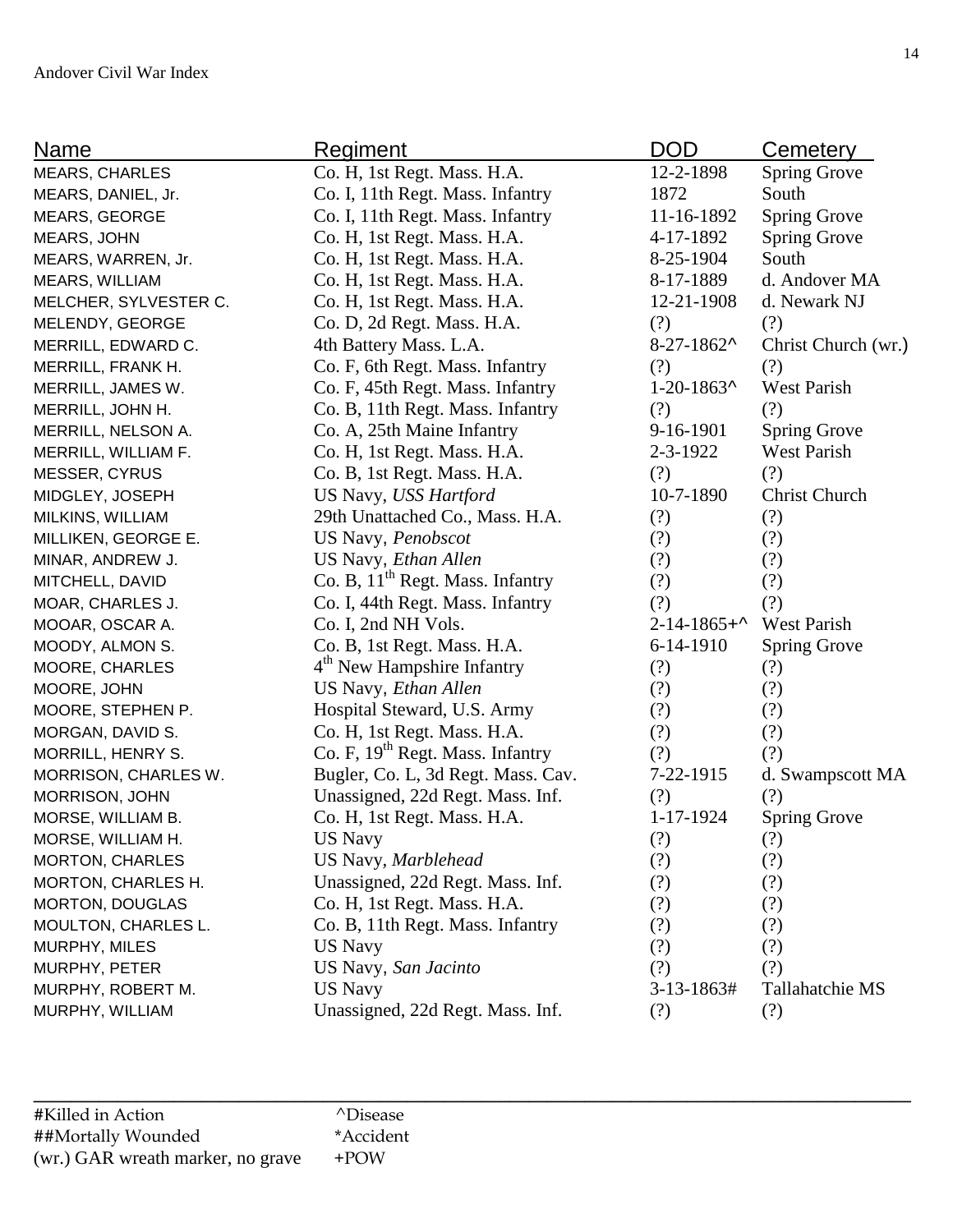| <b>Name</b>           | Regiment                            | <b>DOD</b>        | <b>Cemetery</b>     |
|-----------------------|-------------------------------------|-------------------|---------------------|
| MURRAY, JAMES R.      | Co. H, 1st Regt. Mass. H.A.         | 3-10-1905         | d. Cincinnati OH    |
| MURRAY, MICHAEL       | US Navy, Philadelphia               | (?)               | (?)                 |
| MURRAY, PATRICK       | US Navy                             | (?)               | (?)                 |
| MURRAY, TIMOTHY       | US Navy, Penobscot                  | (?)               | (?)                 |
| MURRAY, WILLIAM       | Co. I, 1st Regt. Mass. Infantry     | 9-23-1879         | West Parish         |
| NAUGHTY, LEWIS A.     | <b>US Navy</b>                      | (?)               | (?)                 |
| NEWCOMB, EDWARD J.    | (?) Co. H, 5th Regt. Mass. Infantry | $3-29-1907(?)$    | <b>Spring Grove</b> |
| NEWMAN, EDWARD A.     | Co. D, 41st Regt. Mass. Infantry    | $9-29-1864+$      | South               |
| NICHOLS, ANDREW S.    | 2nd N H Volunteers                  | $6 - 21 - 1864 +$ | South               |
| NICHOLS, JOHN S.      | US Navy, Constellation              | (?)               | (?)                 |
| NICHOLS, WILLIAM W.   | Co. H, 1st Regt. Mass. H.A.         | (?)               | (?)                 |
| NICHOLS, WILLIAM W.   | Co. F, 26th Regt. Mass. Infantry    | $10-26-1863$ ^    | South               |
| NICKERSON, EPHRAIM N. | Co. F, 26th Regt. Mass. Infantry    | (?)               | (?)                 |
| NOBLE, WILLIAM F.     | US Navy, Kensington                 | (?)               | (?)                 |
| NOLAN, JOSEPH         | US Navy, Constellation              | (?)               | (?)                 |
| NOLAN, MALACHI        | Co. H, 1st Regt. Mass. H.A.         | 12-4-1899         | d. Ipswich MA       |
| NOLAN, PETER          | <b>US Navy</b>                      | 9-12-1867         | St. Augustine       |
| NOONAN, DANIEL        | Unassigned Recruit, 1st H. A.       | (?)               | (?)                 |
| NORRIS, THOMAS R.     | US Navy, San Jacinto                | (?)               | (?)                 |
| NOYES, AARON G.       | Co. D, 6th Regt. Mass. Infantry     | $5-11-1900$       | <b>West Parish</b>  |
| NUGENT, GEORGE        | US Navy, Mercedita                  | (?)               | (?)                 |
| O'BRIEN, JOHN         | Co. H, 1st Regt. Mass. H.A.         | (?)               | (?)                 |
| O'BRIEN, JOHN         | Unassigned, 22d Regt. Mass. Inf.    | (?)               | (?)                 |
| O'CONNER, PATRICK     | Unassigned, 1st Regt. Mass. H.A.    | (?)               | (?)                 |
| O'HARA, EDWARD        | Co. H, 1st Regt. Mass. H.A.         | 10-27-1864#       | St. Augustine (wr.) |
| O'MALLY, THOMAS       | Co. F, 19th Regt. Mass. Infantry    | (?)               | (?)                 |
| OWENS, REDMAN         | 19th Regt. US Infantry              | (?)               | (?)                 |
| PACKARD, EDWARD W.    | Co. K, 6th Regt. Mass. Infantry     | (?)               | (?)                 |
| PARKER, CALEB O.      | Co. B, 1st Regt. Mass. H.A.         | (?)               | (?)                 |
| PARKER, GEORGE H.     | Co. E, 5th Regt. Mass. Inf.         | 7-22-1902         | Chapel              |
| PARKER, GEORGE W.     | Co. D, 24th Regt. Mass. Infantry    | (?)               | (?)                 |
| PARKER, JOHN F.       | Unassigned, 1st Regt. Mass. H.A.    | (?)               | (?)                 |
| PASHO, ELISHA         | Co. L, 1st Regt. Mass. Cavalry      | 12-18-1881        | St. Augustine       |
| PASHO, WILLIAM A.     | Co. H, 1st Regt. Mass. H.A.         | $2 - 5 - 1908$    | d. Dunkirk NY       |
| PATRICK, ANDREW K.    | Co. K, 59th Regt. Mass. Infantry    | $1864\#$ # $(?)$  | West Parish (wr.)   |
| PAUL, DAVID E.        | <b>US Navy</b>                      | 5-9-1863          | d. Chelsea MA       |
| PEARSON, EDWARD D.    | Co. D, 50th Regt. Mass. Infantry    | 1-28-1914         | <b>Spring Grove</b> |
| PERRY, JAMES E.       | US Navy                             | (?)               | (?)                 |
| PERRY, LORENZO        | Hospital Steward, U.S. Army         | (?)               | (?)                 |
| PETERSON, GEORGE      | Co. I, 1st Regt. Mass. H.A.         | (?)               | (?)                 |
| PHILLIPS, PATRICK     | Co. I, 3d Regt. Mass. Cavalry       | (?)               | (?)                 |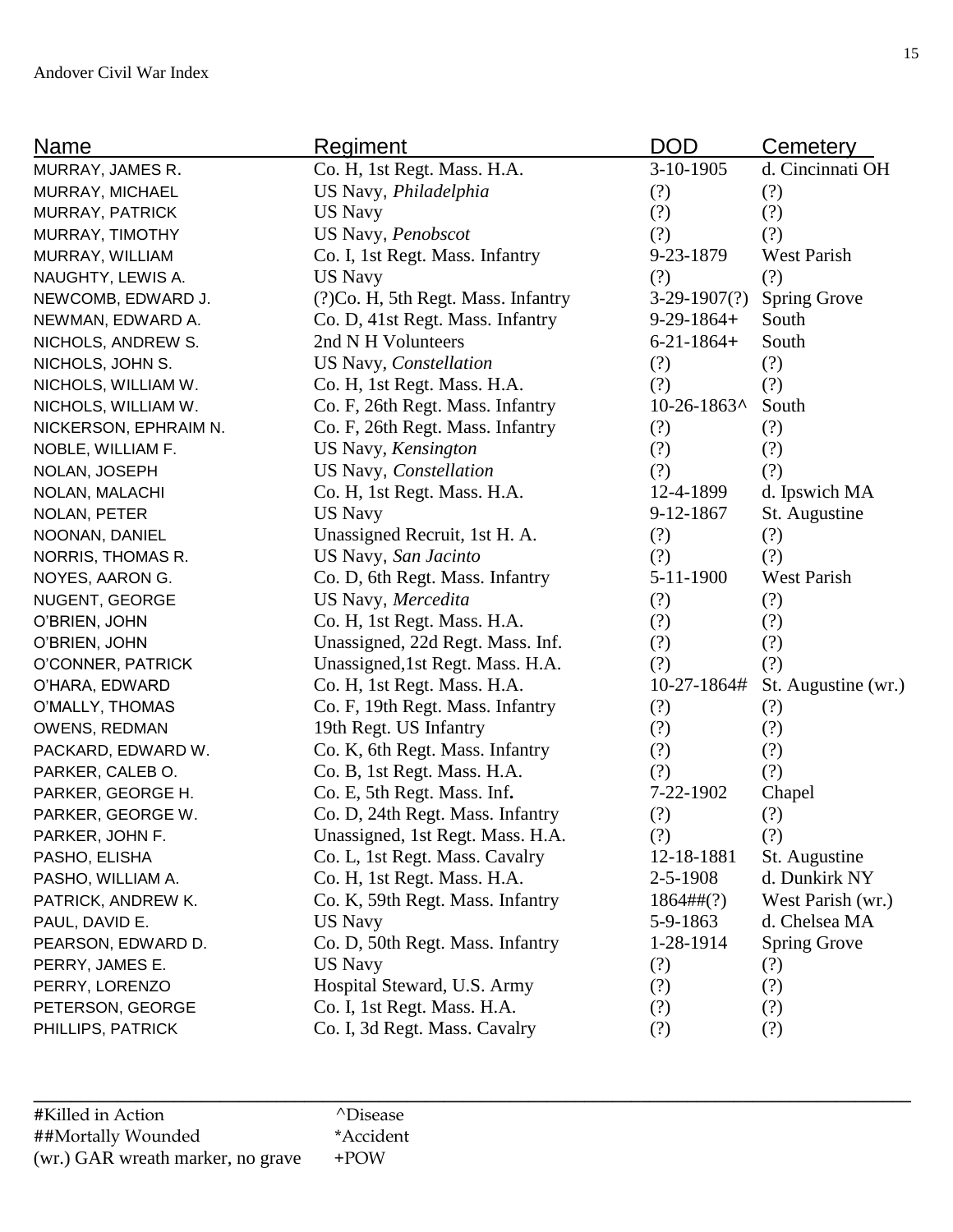| Name                        | Regiment                                     | <b>DOD</b>           | Cemetery                               |
|-----------------------------|----------------------------------------------|----------------------|----------------------------------------|
| PHILLIPS, SETH              | US Navy, Mercedita                           | (?)                  | (?)                                    |
| PIERCE, THOMAS              | (?)                                          | 11-19-1916           | Christ Church                          |
| PIKE, GEORGE E.             | Co. H, 1st Regt. Mass. H.A.                  | 12-31-1899           | <b>Spring Grove</b>                    |
| PLATT, THOMAS               | <b>US Navy</b>                               | 8-12-1871            | South                                  |
| POOL, ROBERT                | US Navy, Montgomery                          | (?)                  | (?)                                    |
| POOR, CHARLES H.            | Co. H, 1st Regt. Mass. H.A.                  | 8-4-1912             | d. No. Andover MA                      |
| POOR, GEORGE H.             | Co. F, 35th Regt. Mass. Infantry             | $3-4-1922$           | <b>Christ Church</b>                   |
| POOR, WASHINGTON L.         | Co. D, 6th Regt. Mass. Infantry              | 4-11-1881            | <b>Spring Grove</b>                    |
| PORTER, THOMAS F.           | Co. I, 23d Regt. Mass. Infantry              | 4-15-1864##          | Hampton VA                             |
| POTTER, WILLIAM             | US Navy, Montgomery                          | (?)                  | (?)                                    |
| PRAY, SEAVER                | Co. K, 20th Regt. Mass. Infantry             | (?)                  | (?)                                    |
| PRESTON, JAMES M.           | 1st NH Volunteers                            | 12-15-1887           | <b>West Parish</b>                     |
| PRINCE, JOHN                | <b>US Navy</b>                               | 8-29-1863            | <b>Christ Church</b>                   |
| <b>QUALEY, PATRICK</b>      | Co. B, 11th Regt. Mass. Infantry             | 5-16-1878            | St. Augustine                          |
| RANDALL, CHARLES            | Co. C, 50th Regt. Mass. Infantry             | 7-29-1894            | <b>Spring Grove</b>                    |
| RAY, AARON G., Jr.          | Co. H, 1st Regt. Mass. H.A.                  | 8-27-1888            | d. No. Andover MA                      |
| RAYMOND, EDWARD G.          | Co. G, 44th Regt. Mass. Infantry             | (?)                  | (?)                                    |
| RAYMOND, JEFFERSON N.       | Co. D, 26th Regt. Mass. Infantry             | $9 - 13 - 1862$      | New Orleans LA                         |
| RAYMOND, WALTER L.          | Co. G, 44th Regt. Mass. Infantry             |                      | 12-25-1864+ $\land$ Spring Grove (wr.) |
| RICHARDSON, ISAAC K.        | Co. G, 8 <sup>th</sup> Maine Infantry        | $8-25-1864+^{\circ}$ | Spring Grove (wr.)                     |
| RICHARDSON, SILAS, Jr.      | Co. H, 1st Regt. Mass. H.A.                  | $6 - 27 - 1874$      | South                                  |
| RIDLEY, CHARLES W.          | Co. H, 1st Regt. Mass. H.A.                  | 5-19-1864#           | West Parish (wr.)                      |
| RIDLEY, JOHN F.             | Co. B, 3 <sup>rd</sup> Regt. Mass. Cavalry   | (?)                  | (?)                                    |
| RILEY, JOHN                 | Unassigned, 22d Regt. Mass. Inf.             | (?)                  | (?)                                    |
| ROBERTS, GEORGE             | Co. C, 2d Regt. Mass. H.A.                   | (?)                  | (?)                                    |
| ROBERTSON, ROBERT           | <b>US Marine Corps</b>                       | 5-7-1883             | St. Augustine                          |
| ROBINSON, JOSEPH            | U.S. Navy                                    | (?)                  | (?)                                    |
| ROBINSON, JOSEPH P.         | US Navy, S.S. Minnesota                      | 11-9-1897            | St. Augustine                          |
| ROGERS, EDWARD D.           | Hospital Steward, U.S. Army                  | (?)                  | (?)                                    |
| ROGERS, GEORGE              | <b>US Navy</b>                               | (?)                  | (?)                                    |
| ROGERS, JUDSON J.           | Hospital Steward, U.S. Army                  | (?)                  | (?)                                    |
| ROGERS, L. WALDO            | Co. A, 44th Regt. Mass. Infantry             | 9-4-1909             | d. Boston MA                           |
| ROLLINS, ROBERT             | Co. A, 54th Regt. Mass. Infantry             | 2-20-1879            | South                                  |
| ROTHWELL, JAMES H.          | Co. H, 1st Regt. Mass. H.A.                  | 5-19-1864#           | South (wreath)                         |
| ROUNDY, THOMAS (Nathaniel?) | <b>US Navy</b>                               | (?)                  | (?)                                    |
| ROWLEY, R. AUGUSTUS         | Magee's Co. Cav.; Att'd. 41st Inf.           | 10-19-1919           | d. Medford OR                          |
| RUSSELL, AUGUSTINE K.       | Co. H, 1st Regt. Mass. H.A.                  | $7 - 3 - 1904$       | <b>West Parish</b>                     |
| RUSSELL, CHARLES            | Co. E, 5th Regt. Mass. Infantry              | 4-21-1879            | South                                  |
| RUSSELL, EDWIN              | Co. A, 49 <sup>th</sup> Regt. Mass. Infantry | 12-5-1896            | South                                  |
| RUSSELL, ISAAC              | Co. I, 47th Regt. Mass. Infantry             | $9 - 1 - 1873$       | South                                  |
| RUSSELL, JAMES              | Co. H, 1st Regt. Mass. H.A.                  | $10-19-1862$ ^       | South                                  |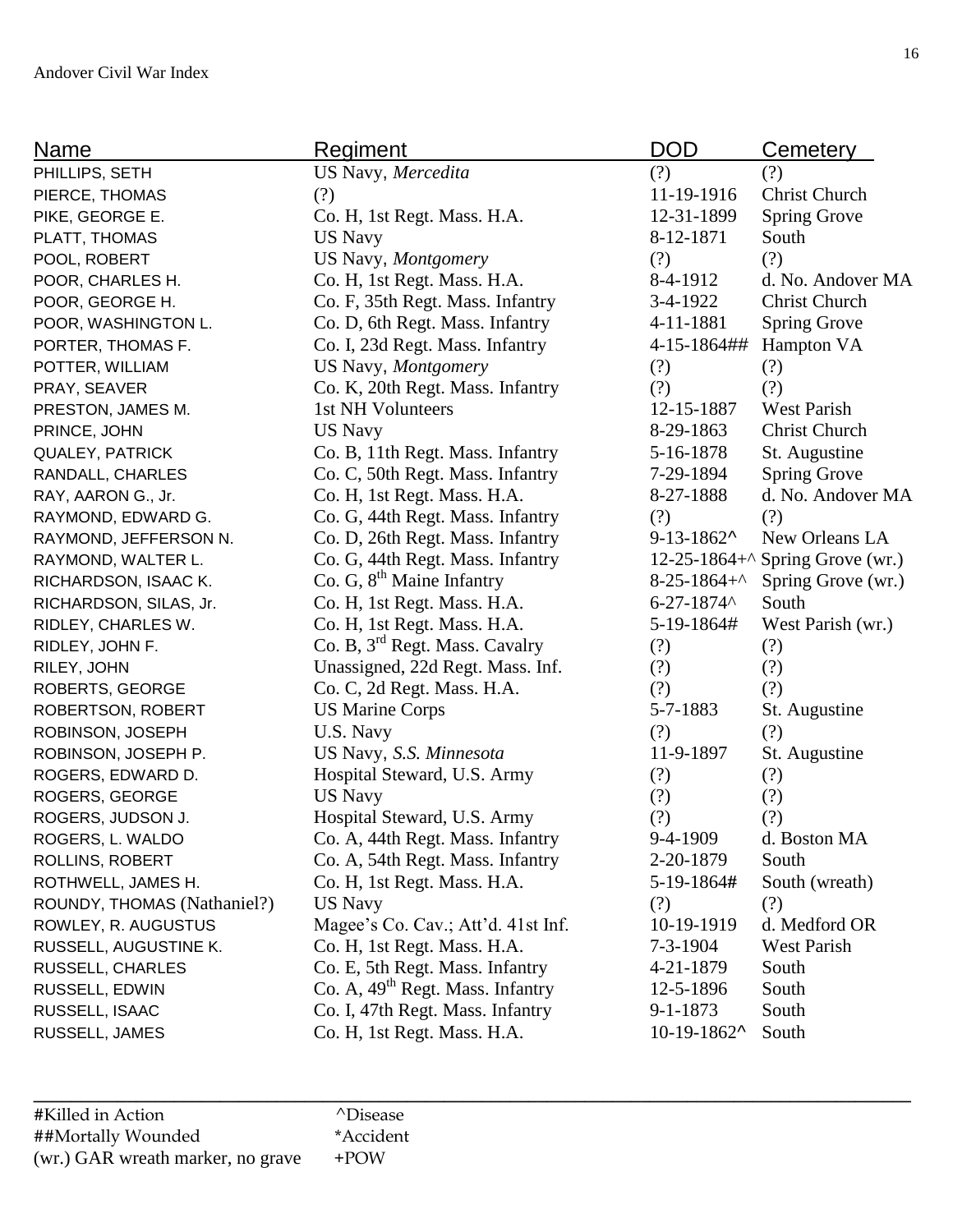| Name                   | Regiment                                        | <b>DOD</b>        | Cemetery               |
|------------------------|-------------------------------------------------|-------------------|------------------------|
| RUSSELL, JOHN B.A.     | Co. H, 1st Regt. Mass. H.A.                     | 2-25-1931         | d. Chelsea MA          |
| RUSSELL, JOHN R.       | 29th Unattached Co., Mass. H.A.                 | (?)               | (?)                    |
| RUSSELL, JOSEPH, Jr.   | Co. H, 1st Regt. Mass. H.A.                     | 1-14-1899         | <b>Spring Grove</b>    |
| RUSSELL, WILLIAM       | Co. H, 1st Regt. Mass. H.A.                     | 7-11-1864##       | South                  |
| RUSSELL, WINSLOW       | Co. H, 1st Regt. Mass. H.A.                     | 4-27-1907         | <b>Spring Grove</b>    |
| RYDER, WILLIAM H.      | Co. K, 5 <sup>th</sup> Regt. U.S. Colored Trps. | April 6, 1918     | <b>Chapel Cemetery</b> |
| RYLEY, LEONARD W.      | Co. B, 59th Regt. Mass. Infantry                | $8-30-1865$       | <b>Christ Church</b>   |
| SANBORN, FRANK         | Co. F, 6th Regt. Mass. Infantry                 | 6-29-1864#        | Petersburg VA          |
| SARGENT, HERBERT N.    | Co. L, 3d Regt. Mass. Cavalry                   | (?)               | (?)                    |
| SARGENT, JOHN S.       | Co. H, 1st Regt. Mass. H.A.                     | 3-11-1895         | d. San Francisco CA    |
| SAUNDERS, JAMES, Jr.   | Co. H, 1st Regt. Mass. H.A.                     | $1-4-1930$        | <b>Spring Grove</b>    |
| SAUNDERS, THOMAS       | Co. E, 24th Regt. Mass. Infantry                | (?)               | (?)                    |
| SAUNDERS, ZIBA M.      | Co. H, 1st Regt. Mass. H.A.                     | (?)               | (?)                    |
| SAWYER, EDWIN          | <b>US Navy</b>                                  | (?)               | (?)                    |
| SCARLETT, ASA M.       | Co. B, 46th Regt. Mass. Infantry                | $3 - 8 - 1888$    | <b>Spring Grove</b>    |
| SCOTT, JESSE M.        | Co. E, 14th Regt. Mass. Inf.                    | $9-19-1861*$      | <b>Christ Church</b>   |
| SCOTT, ROBERT          | Co. E, 84th New York Vols.                      | 7-21-1861#        | Christ Church (wr.)    |
| SEARLES, JAMES H.      | Co. E, 1st Regt. Mass. Cavalry                  | (?)               | (?)                    |
| SHANNON, JOHN          | Co. D, 11th Regt. Mass. Infantry                | (?)               | (?)                    |
| SHANNON, WILLIAM       | Co. H, 1st Regt. Mass. H.A.                     | (?)               | (?)                    |
| SHATTUCK, CHARLES M.   | 3rd US Artillery                                | 8-23-1893         | West Parish            |
| SHATTUCK, CHARLES WM.  | Co. H, 1st Regt. Mass. H.A.                     | 1-27-1885         | West Parish            |
| SHATTUCK, LEONARD G.   | Co. H, 1st Regt. Mass. H.A.                     | (?)               | (?)                    |
| SHATTUCK, NATHANIEL    | <b>Rhode Island Volunteers</b>                  | 7-4-1874          | <b>West Parish</b>     |
| SHATTUCK, WILLIAM W.   | Co. I, 23rd Regt. Mass. Infantry                | $7-20-1864#$      | d. Petersburg VA       |
| SHAW, HENRY            | Co. E. 39th Regt. Mass. Inf.                    | 2-27-1914         | <b>Spring Grove</b>    |
| SHAW, JOHN B.          | Co. E, 39th Regt. Mass. Inf.                    | 1-30-1913         | <b>Spring Grove</b>    |
| SHERMAN, HENRY T.      | Co. H, 1st Regt. Mass. H.A.                     | 11-14-1876        | South                  |
| SHIELDS, NICHOLAS      | Co. H, 1st Regt. Mass. H.A.                     | (?)               | (?)                    |
| SIMONDS, BENJAMIN W.   | Co. B, 1st Regt. Mass. H.A.                     | $1-29-1863$       | <b>West Parish</b>     |
| SIMONDS, RICHARD H.    | 8th Unatt. Co., Mass. Vols.                     | 5-26-1898         | West Parish            |
| SISCO, EDGAR F.        | Co. K, 13th Vermont                             | 10-27-1913        | <b>Spring Grove</b>    |
| <b>SKERRITT, JAMES</b> | Co. F, 19th Regt. Mass. Infantry                | $9 - 27 - 1876 +$ | St. Augustine          |
| SMART, GEORGE M.       | Co. H, 1st Regt. Mass. H.A.                     | $7 - 25 - 1862$   | South                  |
| SMITH, ALONZO          | 22d Connecticut Infantry                        | 8-9-1868          | Christ Church          |
| SMITH, CHARLES         | Unassigned, 22d Regt. Mass. Inf.                | (?)               | (?)                    |
| SMITH, DAVID           | <b>US Navy</b>                                  | 5-29-1903         | d. Washington DC       |
| SMITH, GEORGE          | 19th Mass. US Infantry                          | 9-17-1883         | St. Augustine          |
| SMITH, JAMES           | Co. H, 1st Regt. Mass. H.A.                     | (?)               | (?)                    |
| SMITH, JAMES B.        | Co. A, 33d Regt. Mass. Infantry                 | 8-19-1907         | West Parish            |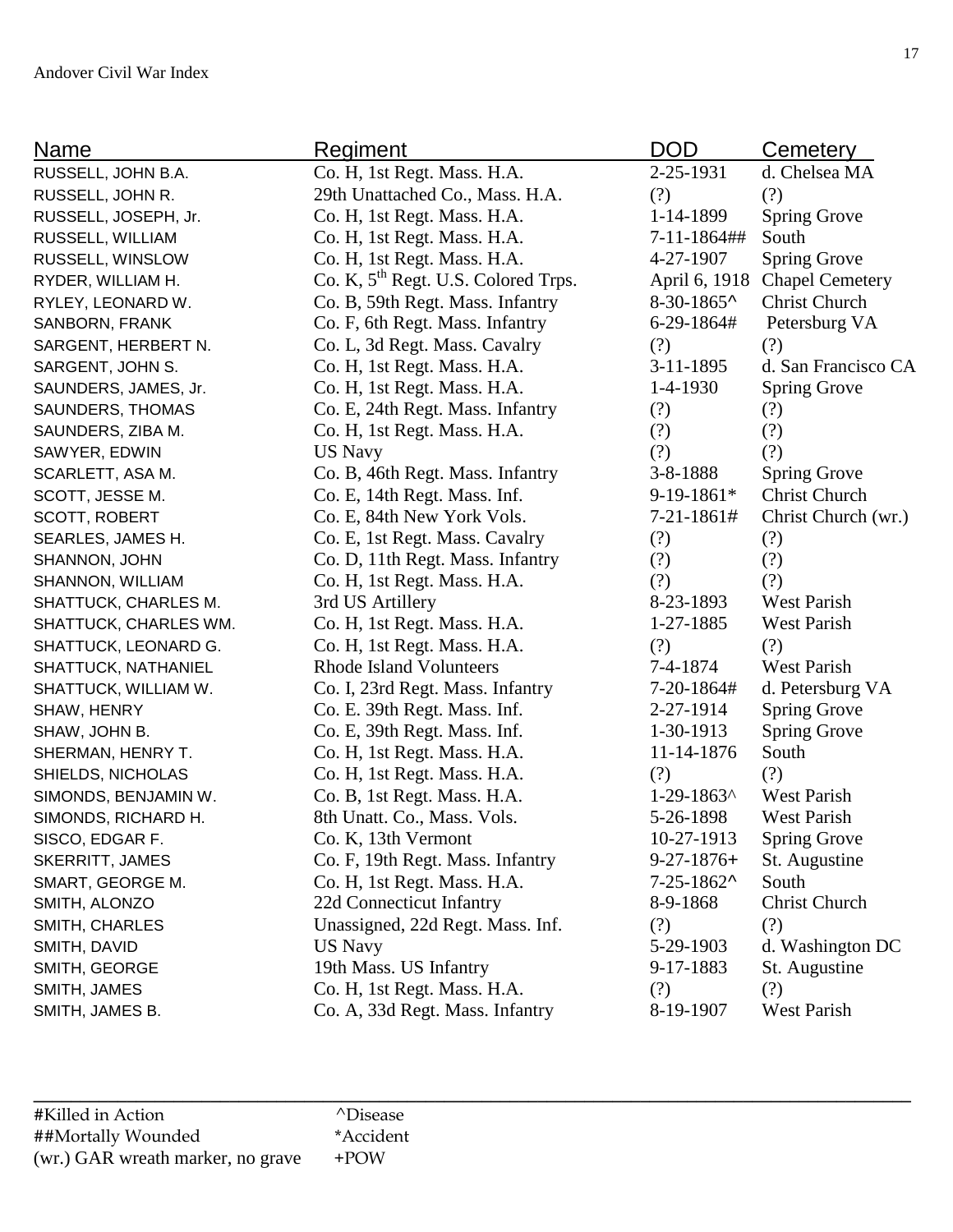| Name                   | <b>Regiment</b>                              | <b>DOD</b>           | <b>Cemetery</b>      |
|------------------------|----------------------------------------------|----------------------|----------------------|
| SMITH, JOHN            | Co. H, 17th Regt. Mass. Infantry             | (?)                  | (?)                  |
| SMITH, JOHN            | Co. A, 28th Regt. Mass. Infantry             | (?)                  | (?)                  |
| SMITH, JOHN L.         | Co. I, 35th Regt. Mass. Vols.                | 3-14-1917            | <b>Spring Grove</b>  |
| SMITH, PETER D.        | Co. H, 1st Regt. Mass. H.A.                  | $1 - 16 - 1911$      | <b>West Parish</b>   |
| SMITH, ROBERT          | Co. C, 1st Battl. Mass. Front. Cav.          | (?)                  | (?)                  |
| SMITH, THOMAS          | Co. H, 1st Regt. Mass. H.A.                  | 9-25-1877            | <b>Spring Grove</b>  |
| SPRADLEY, RANDAL       | 1st Mass. US Colored Cavalry                 | (?)                  | (?)                  |
| SPRINGER, EUGENE       | Co. G, 2d Regt. Mass. H.A.                   | (?)                  | (?)                  |
| SPRINGER, SAMUEL B.    | Co. H, 12 <sup>th</sup> Regt. Mass. Infantry | (?)                  | (?)                  |
| STANDING, GEORGE       | Co. F, 28th Regt. Mass. Infantry             | (?)                  | (?)                  |
| STANTON, MICHAEL       | Unassigned, 22d Regt. Mass. Inf.             | (?)                  | (?)                  |
| STANWOOD, LAWRENCE     | Co. F, 1st Battalion Mass. H.A.              | (?)                  | (?)                  |
| STEPHENS, ANDREW       | 70th Mass., US Colored Infantry              | 4-28-1865^           | d. Savannah GA       |
| STEPHENS, GEORGE W.    | Co. H, 1st Regt. Mass. H.A.                  | (?)                  | (?)                  |
| STEPHENSON, ALBA       | Co. B, 1st Battl. Mass. Front. Cav.          | (?)                  | (?)                  |
| STEVENS, B. WENDELL    | Co. H, 2d Regt. Mass. H.A.                   | (?)                  | (?)                  |
| STEVENS, BENJAMIN F.   | Co. H, 1st Regt. Mass. H.A.                  | 12-17-1912           | <b>West Parish</b>   |
| STEVENS, DANIEL        | Co. K, 6th Regt. Mass. Infantry              | 10-14-1904           | South                |
| STEVENS, JAMES W.      | Co. F, 1st Regt. Mass. H.A.                  | 12-12-1903           | <b>West Parish</b>   |
| STEWARD, JOHN H.       | Co. C, 24th Maine Infantry                   | $9 - 21 - 1926$      | <b>Manchester NH</b> |
| STEWART, GEORGE        | Co. K, 6th Regt. Mass. Infantry              | 12-10-1903           | <b>Christ Church</b> |
| STEWART, JOHN W.       | Co. K, 6th Regt. Mass. Infantry              | 1-1-1912             | d. Lowell MA         |
| STOTT, JOSHUA H.       | Co. G, 1st Regt. Mass. Cavalry               | 11-14-1902           | South                |
| STOWE, FREDERICK W.    | Co. A, 1st Regt. Mass. Infantry              | (?)                  | (?)                  |
| SWANTON, SAMUEL A.     | Co. E, 22d Regt. Maine Infantry              | 5-19-1912            | <b>Spring Grove</b>  |
| SWEENEY, CORNELIUS     | Co. F, 1st Regt. Mass. Cavalry               | 6-13-1867            | St. Augustine        |
| SYLVESTER, WILLIAM     | Unassigned, 22d Regt. Mass. Inf.             | (?)                  | (?)                  |
| SYMONDS, SOLOMON       | Co. B, 1st Regt. Mass. H.A.                  | 9-21-1880            | <b>West Parish</b>   |
| <b>TABER, AUGUSTUS</b> | Hospital Steward, U.S. Army                  | (?)                  | (?)                  |
| TARBLE, MELVIN         | Hospital Steward, U.S. Army                  | (?)                  | (?)                  |
| TAYLOR, GEORGE         | <b>US Navy</b>                               | (?)                  | (?)                  |
| TAYLOR, GEORGE H.      | 79th US Volunteers                           | 6-19-1881            | Chapel               |
| TENNEY, JOHN           | U.S. Navy                                    | (?)                  | (?)                  |
| THOMAS, LEWIS          | 1st Battl. Mass. Front. Cav.                 | (?)                  | (?)                  |
| THOMAS, NICHOLAS       | 5th Mass. US Colored H.A.                    | 5-15-1865^           | d. Vicksburg MS      |
| THOMPSON, WILLIAM      | Unassigned, 22d Regt. Mass. Inf.             | (?)                  | (?)                  |
| TOMLINSON, EDWIN A.    | 29th Unattached Co., Mass. H.A.              | (?)                  | (?)                  |
| TOUGH, GEORGE E.       | Co. F, 18th Connecticut                      | 5-22-1867            | South (removed)      |
| TOUGH, ROBERT          | Co. K, 2nd Regt. Mass. H.A.                  | 9-3-1868             | South (removed)      |
| TOWNLEY, JOHN J.       | Co. A, 12th Regt. Mass. Infantry             | $9-30-1864+^{\circ}$ | St. Augustine (wr.)  |
| TOWNLEY, WILLIAM       | Co. E, 19 <sup>th</sup> Regt. Mass. Infantry | (?)                  | (?)                  |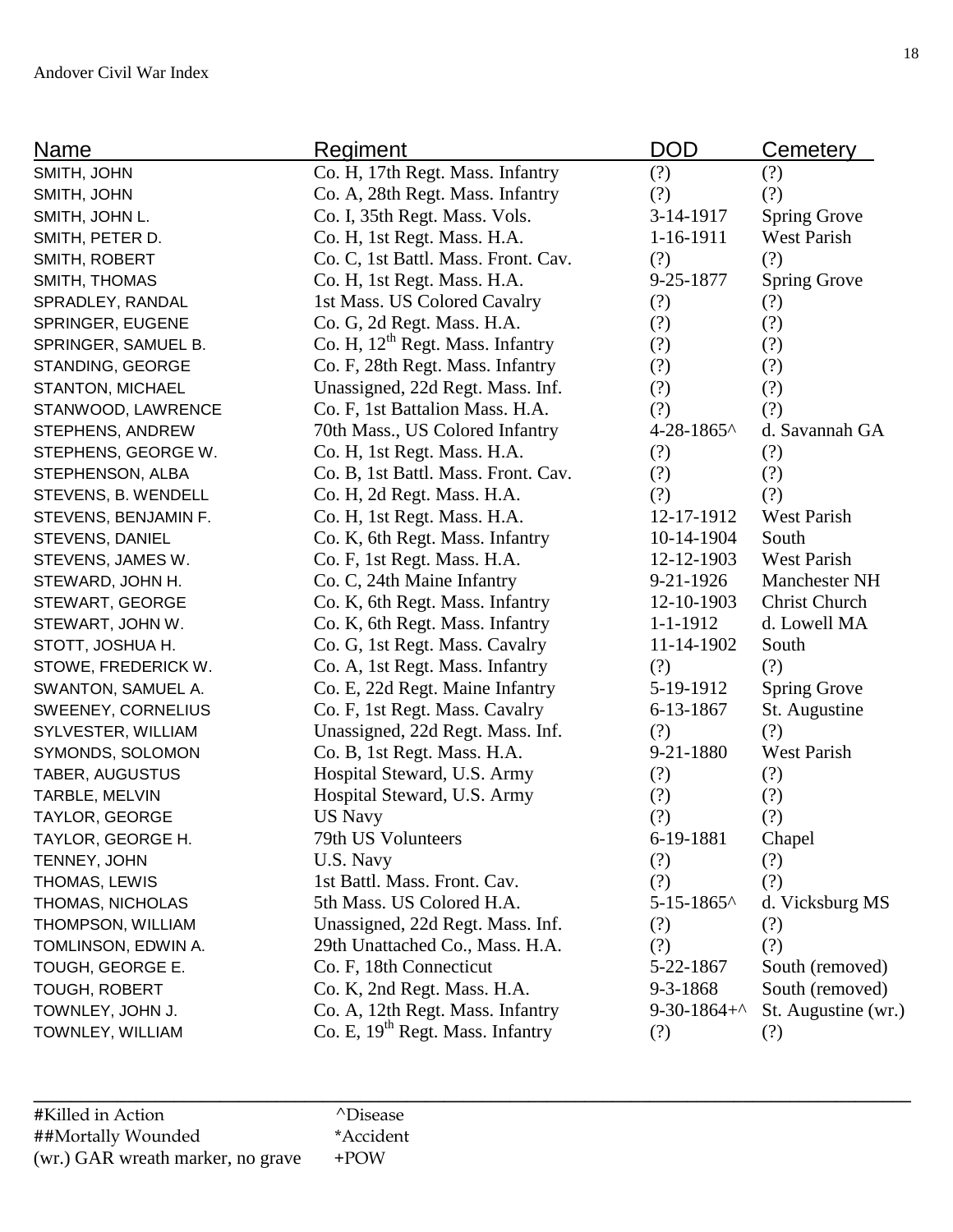| Name                       | Regiment                            | DOD                        | Cemetery                       |
|----------------------------|-------------------------------------|----------------------------|--------------------------------|
| TOWNSEND, MILTON B.        | Co. H, 1st Regt. Mass. H.A.         | $1 - 3 - 1920$             | d. Lawrence MA                 |
| TOWNSEND, WARREN W.        | Co. H, 1st Regt. Mass. H.A.         | 4-1-1881                   | <b>West Parish</b>             |
| TRACY, WILLIAM W.          | Co. D, 45th Regt. Mass. Infantry    | (?)                        | (?)                            |
| TRAINOR, JOHN              | Co. G, 3d Regt. Mass. H.A.          | (?)                        | (?)                            |
| TRASK, ELBRIDGE P.         | 29th Unattached Co., Mass. H.A.     | (?)                        | (?)                            |
| TRAVIS, HIRAM              | Co. C, 59th Regt. Mass. Infantry    | $9 - 5 - 1864 + ^{\wedge}$ | South (wreath)                 |
| TREAT, JAMES OBERLIN       | Co. A, 33rd Regt. Mass. Infantry    | $2 - 21 - 1904$            | <b>Christ Church</b>           |
| TRULAN, WILLIAM            | Co. K, 22d Regt. Mass. Infantry     | 9-10-1886                  | <b>Spring Grove</b>            |
| TRULL, CHARLES F.          | Co. H, 1st Regt. Mass. H.A.         | (?)                        | (?)                            |
| TRULL, JOHN A.             | Co. D, 50th Mass. Vol. Inf.         | 7-9-1863^                  | South (wreath)                 |
| TUCK, MOSES W.             | Co. H, 1st Regt. Mass. H.A.         | $6 - 11 - 1907$            | <b>West Parish</b>             |
| TUCKER, WILLIAM H.         | Co. B, 11th Regt. Mass. Infantry    | 2-12-1912                  | South                          |
| TUMEY, PETER               | Unassigned, 22d Regt. Mass. Inf.    | (?)                        | (?)                            |
| <b>TURKINGTON, HENRY</b>   | Co. F, 6th Regt. Mass. Infantry     | (?)                        | (?)                            |
| TURNER, JOHN               | Co. F, 26th Regt. Mass. Infantry    | (?)                        | (?)                            |
| <b>TYLER, HERBERT</b>      | Co. I, 44th Regt. Mass. Infantry    | (?)                        | (?)                            |
| VAUX, WALTER R.            | Co. G, 11th Regt. Mass. Infantry    | (?)                        | (?)                            |
| VINALL, GEORGE A.W.        | Co. H, 1st Regt. Mass. H.A.         | 2-9-1905                   | d. Reading MA                  |
| WALLACE, ALEXANDER         | Co. B, 11th Regt. Mass. Infantry    | (?)                        | (?)                            |
| WALLACE, THOMAS R.         | Co. I, $4th$ Regt, Mass. H.A.       | (?)                        | (?)                            |
| WALSH, PETER               | <b>US Navy</b>                      | (?)                        | (?)                            |
| WALSH, WILLIAM             | Unassigned, 22d Regt. Mass. Inf.    | (?)                        | (?)                            |
| WARD, CHARLES H.           | Hospital Steward, U.S. Army         | (?)                        | (?)                            |
| WARD, JAMES                | Co. B, 9th Regt. Mass. Infantry     | 5-5-1864#                  | Wilderness VA                  |
| WARDMAN, THOMAS            | Co. B, 59th Regt. Mass. Infantry    |                            | 12-20-1864+^ West Parish (wr.) |
| <b>WARDROBE, FREDERICK</b> | Hospital Steward, US Army           | (?)                        | (?)                            |
| WARDWELL, ALFRED           | Co. H, 1st Regt. Mass. H.A.         | 9-14-1904                  | South                          |
| WARDWELL, GEORGE E.        | Co. B, 1st Regt. Mass. H.A.         | (?)                        | (?)                            |
| WARDWELL, HORACE W.        | Co. H, 1st Regt. Mass. H.A.         | (?)                        | (?)                            |
| WARDWELL, JOSEPH W.        | Co. F, 35th Regt. Mass. Infantry    | 2-19-1895                  | South                          |
| WARDWELL, LEONARD          | <b>US Navy</b>                      | 3-21-1884                  | <b>Spring Grove</b>            |
| WARDWELL, WILLIAM H.       | Co. H, 1st Regt. Mass. H.A.         | $8 - 1 - 1863*$            | West Parish                    |
| <b>WARREN, CHARLES L.</b>  | Co. L, $2nd$ Regt. Mass. H.A.       | 12-10-1921                 | (?)                            |
| <b>WEEKS, NATHANIEL</b>    | Co. D, 1st Battl. Mass. Front. Cav. | (?)                        | (?)                            |
| WELCH, JEREMIAH            | U.S. Navy                           | (?)                        | (?)                            |
| WELCH, ROBERT              | 11th Regt. Mass. Infantry           | (?)                        | (?)                            |
| WESCOTT, SOLOMON           | Co. L, 3d Regt. Mass. Cavalry       | (?)                        | (?)                            |
| <b>WESCOTT, WILLIAM</b>    | 29th Unattached Co., Mass. H.A.     | (?)                        | (?)                            |
| <b>WESTON, FREDERICK</b>   | 29th Unattached Co., Mass. H.A.     | (?)                        | (?)                            |
| WHIDEMAN, JOHN             | 20th Mass. NY Cavalry               | (?)                        | (?)                            |